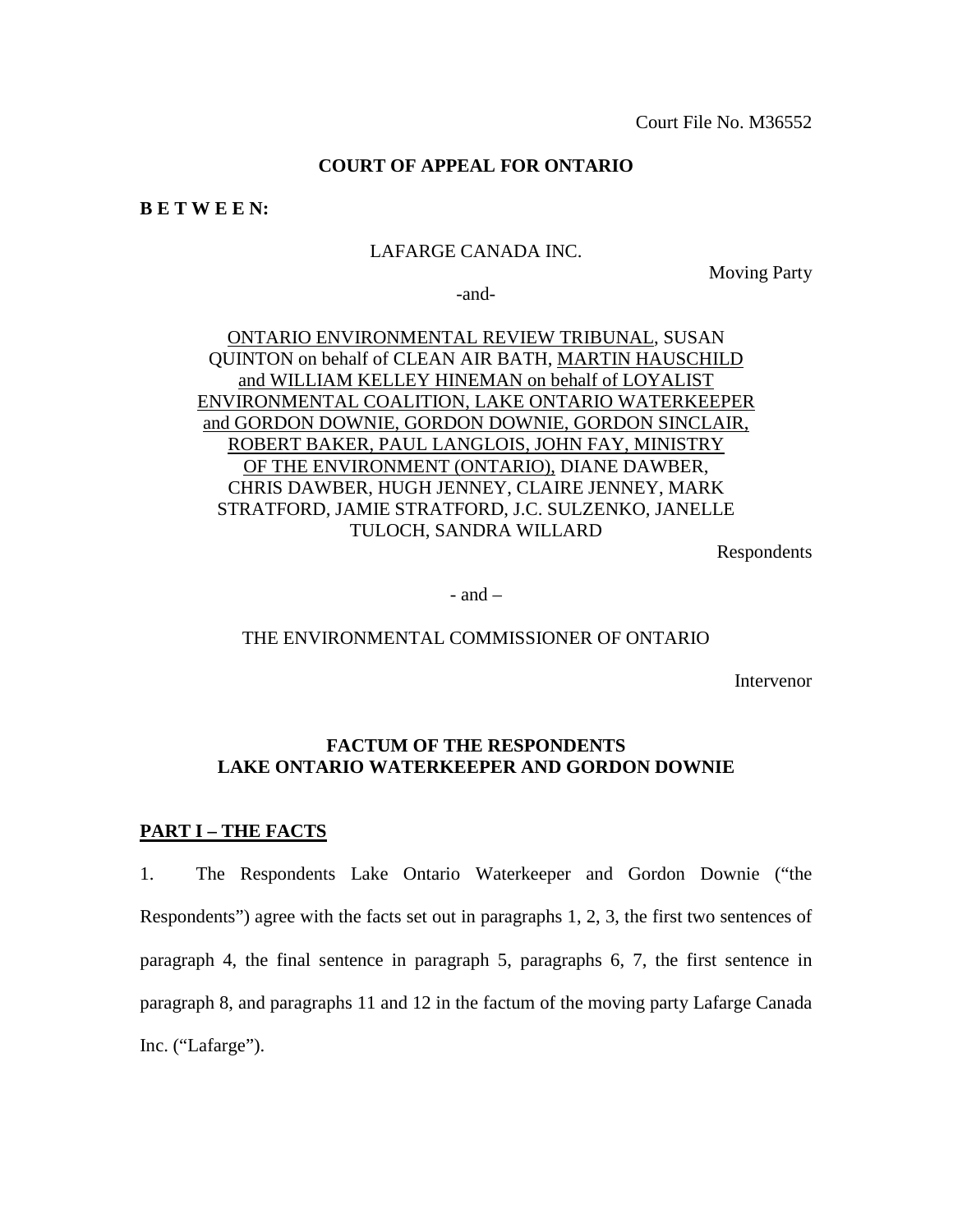2. The Respondents disagree with the facts set out in paragraphs 8 (excluding the first sentence), 9, and 10 in Lafarge's factum.

3. The Respondents have no knowledge of the facts set out in the final sentence in paragraph 4 and the first sentence in paragraph 5 of Lafarge's factum.

4. The Respondents submit that paragraphs 13 to 19 of Lafarge's factum are not "facts" but instead constitute legal argument.

### **PART II – ISSUES AND LAW RAISED BY THE MOVING PARTY**

5. If leave to appeal is granted, Lafarge proposes that this Honourable Court should answer the seven questions set out in paragraph 20(a) to (g) of Lafarge's factum.

6. For the reasons set out below, the Respondents respectfully submit that Lafarge has failed to demonstrate that leave to appeal should be granted, in whole or in part, in relation to any of these seven questions. Moreover, each of the seven questions can and should be answered in the negative by this Honourable Court.

7. The Respondents accept that the test for granting leave in the instant case is set out in the leading decisions of *Re Sault Dock* and *United Glass*. However, Lafarge has not satisfied this test because Lafarge has not presented an "arguable case" that the Divisional Court committed any errors in relation to any of the seven proposed questions. Moreover, Lafarge has not shown that its intended appeal raises legal issues of sufficient public importance which warrant this Honourable Court's appellate intervention.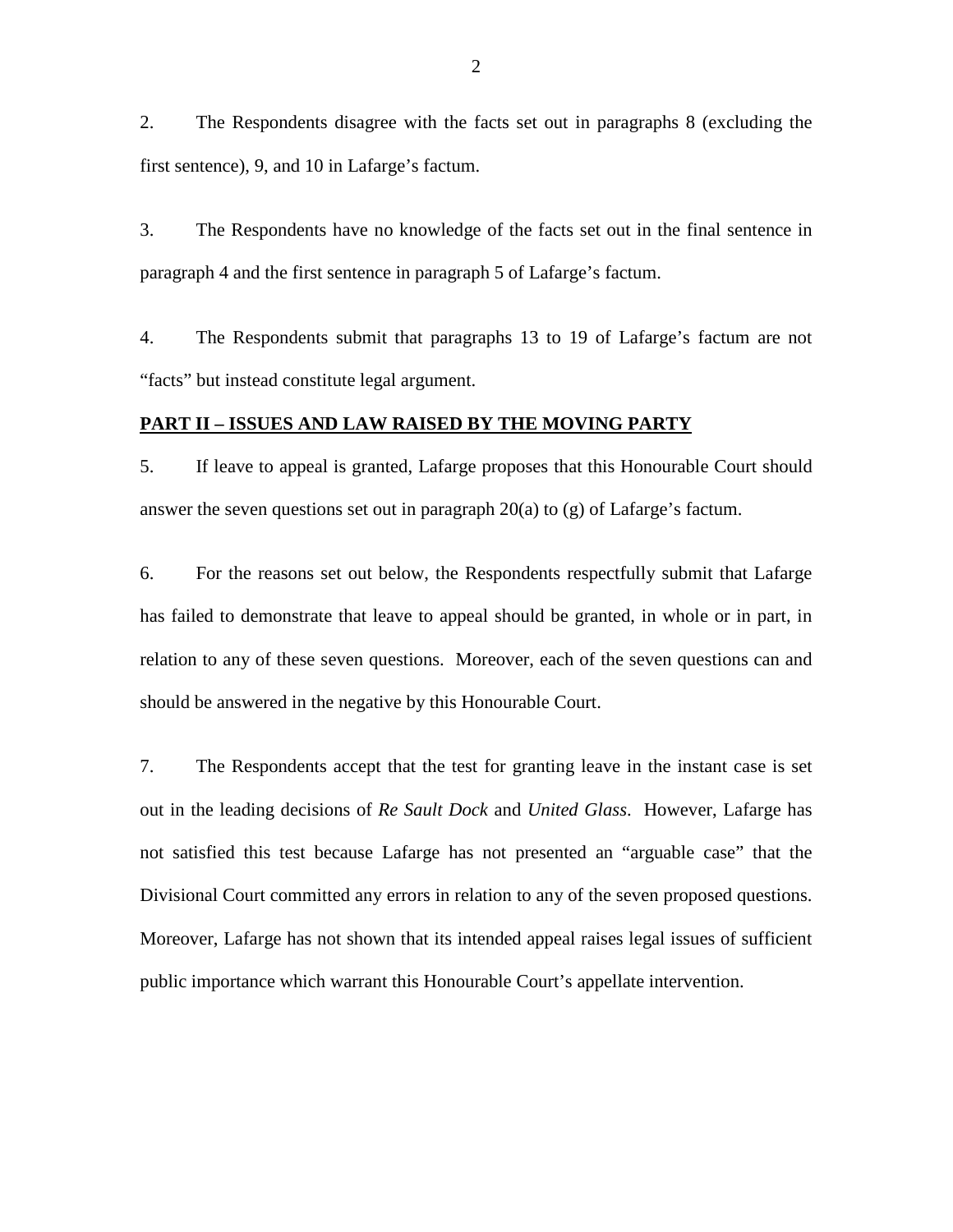8. In particular, the Respondents respectfully submit that leave should be refused on the following grounds:

- (a) Lafarge is attempting to appeal a unanimous, carefully crafted and legally sound judgment of a three justice panel of the Divisional Court;
- (b) there is no public interest or benefit in granting leave since the Divisional Court judgment did not create or alter any general rules of law; instead, the judgment simply (and correctly) applied well-established principles of administrative law and statutory interpretation to the particulars of the instant case;
- (c) Lafarge has been unable to identify or cite any caselaw that conflicts with the Divisional Court judgment, or that otherwise requires reconciliation by this Honourable Court;
- (d) the mere fact that Lafarge's intended appeal may involve interpretation of statutory provisions does not necessarily mean that leave to appeal should automatically be granted;
- (e) given the unique wording of the section 41 leave test under the *Environmental Bill of Rights* ("EBR"), any pronouncement by this Honourable Court on the interpretation of section 41 is unlikely to have any bearing or effect on other regulatory or administrative tribunals (or approval processes) in Ontario;
- (f) it would serve no useful purpose to grant leave and have this Honourable Court re-try this case for the third time, as Lafarge is essentially advancing the same propositions that were properly rejected below by a specialized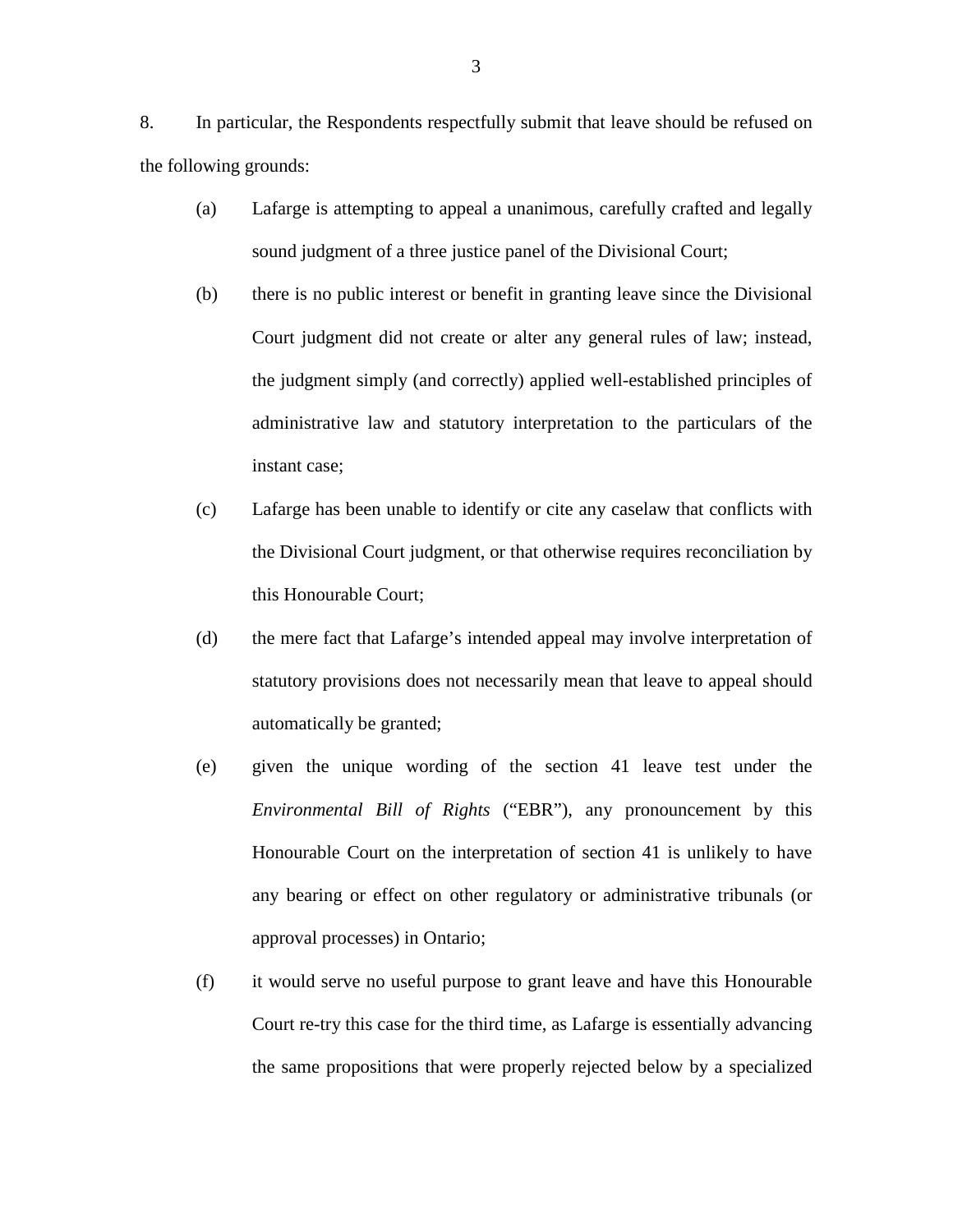administrative body (the Environmental Review Tribunal ("Tribunal")) and a superior court exercising supervisory jurisdiction (the Divisional Court);

- (g) because section 43 of the EBR prohibits appeals of the Tribunal's leave decisions, granting Lafarge leave to appeal to this Honourable Court (and creating more protracted legal proceedings) is contrary to the intent of the Ontario Legislature to have EBR leave applications determined in an expeditious manner by an administrative adjudicator with specialized expertise in matters of environmental law and policy; and
- (h) since the Divisional Court judgment is plainly right on the seven issues in dispute, Lafarge's intended appeal has little or no prospect of success and has insufficient merit to even constitute an "arguable" case.

9. Each of the foregoing grounds is examined in more detail below in the context of the seven questions proposed by Lafarge.

## *Lafarge Issue #1: The EBR Leave Test*

10. In paragraph 27 of its factum, Lafarge argues that the Tribunal's interpretation of the section 41 leave test under the EBR was "incorrect and unreasonable", and further argues that the Divisional Court "erred when it endorsed the formulation of the test for leave to appeal put forward by the Tribunal."

11. In reply, the Respondents make the preliminary observation that Lafarge does not propose to appeal on the question of whether the Divisional Court erred or wrongly applied the *Dunsmuir* decision when it concluded that the appropriate standard of review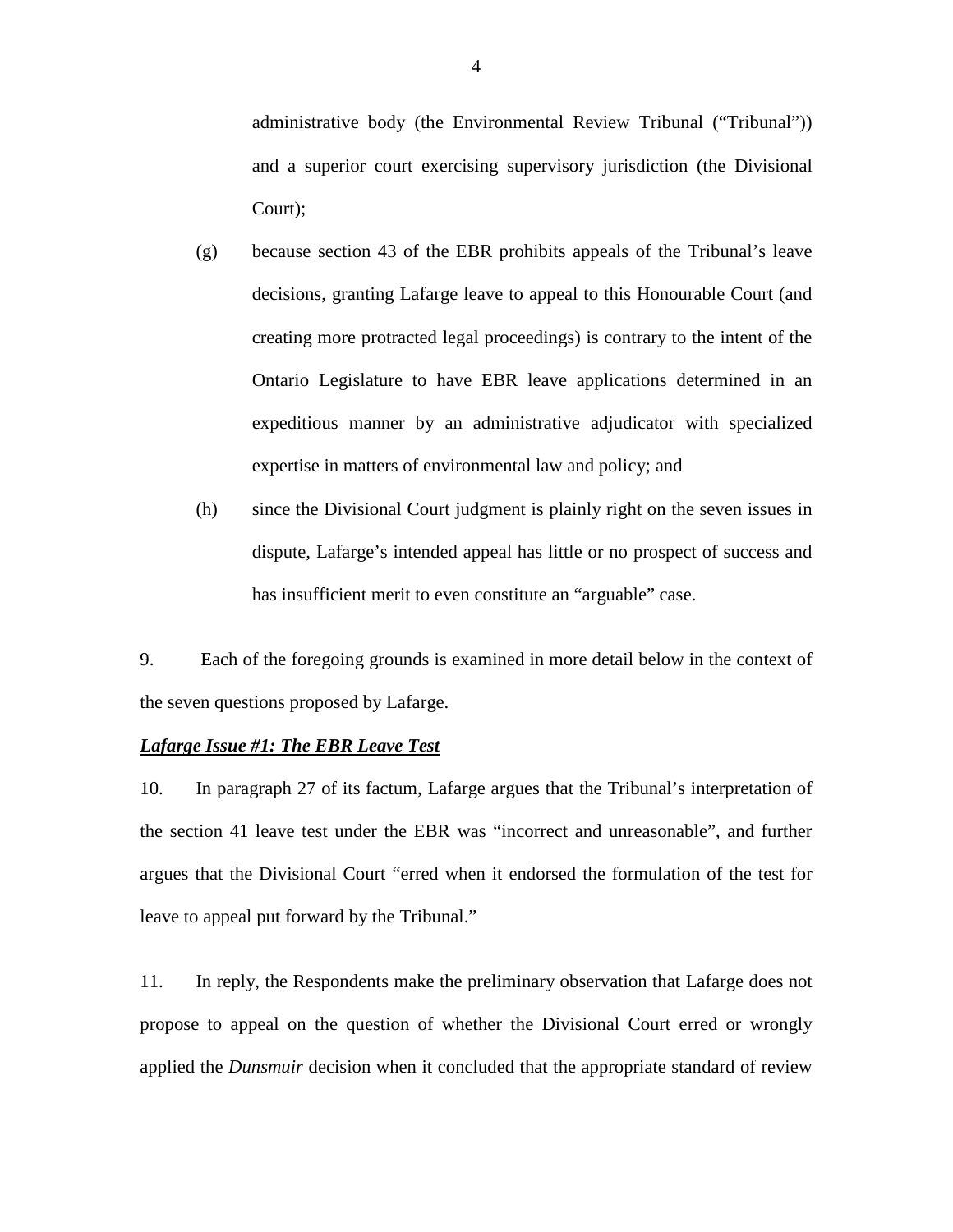in the instant case is "reasonableness" rather than "correctness". Paragraph 12 of the Lafarge factum confirms that Lafarge raised the standard of review as a threshold issue in the judicial review proceedings. However, this issue is now conspicuously absent from Lafarge's factum, proposed seven questions, and notice of motion for leave to appeal. In light of this significant omission, the Respondents respectfully submit that Lafarge and the Ministry of the Environment ("MOE") Directors are now estopped (or precluded by the principle of *res judicata*) from challenging the Divisional Court's ruling that the appropriate standard of review in the instant case is "reasonableness".

Lafarge Motion Record, Tab 3: Reasons for Judgment of the Divisional Court, para.36

12. The Respondents further submit that there is no merit to Lafarge's unsubstantiated claim that the Divisional Court has erroneously interpreted the section 41 leave test under the EBR. To the contrary, the Respondents respectfully submit that the Divisional Court committed no error in principle or law when it upheld the Tribunal's long-standing approach to interpreting and applying the two branches of the section 41 leave test.

- 13. In particular, the Respondents submit that:
	- (a) it was appropriate for the Divisional Court to uphold the Tribunal's approach to the section 41 leave test because the Tribunal has acquired highly specialized institutional expertise, and is habitually called upon to determine the broad matters arising within its distinct legislative context under the EBR;
	- (b) the Tribunal's expertise under the EBR has also been recognized by the Divisional Court in the *Smith* decision, which is cited by Lafarge's factum;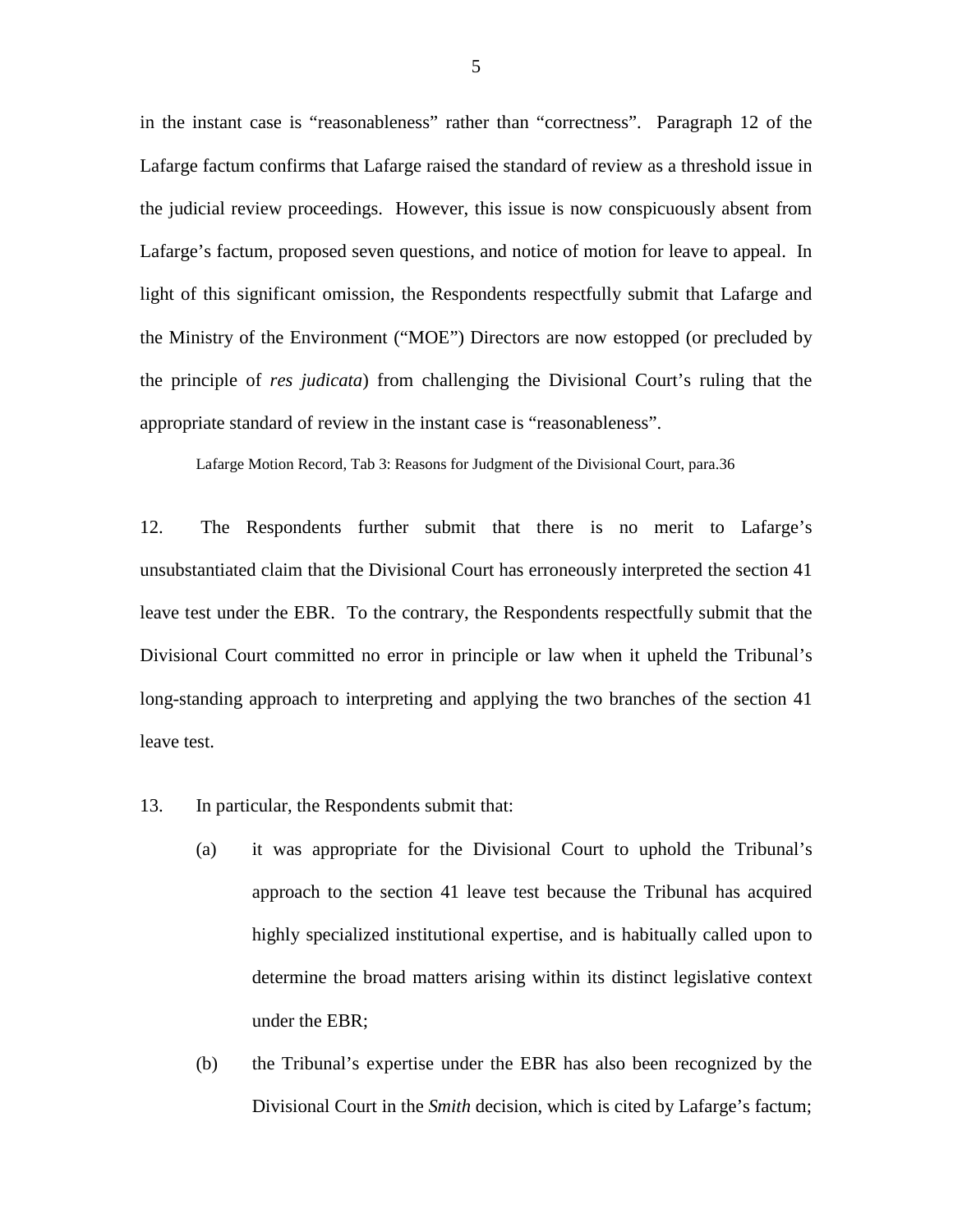- (c) when construing and applying the section 41 leave test, the Tribunal is not merely seeking to resolve a private dispute or *lis* between two parties, but is instead determining mixed matters of law, fact, policy and the public interest, and the Tribunal's resulting determination (e.g. to grant or refuse leave under the EBR) is entitled to considerable deference by the courts; and
- (d) curial deference is also appropriate because an EBR leave decision involves the Tribunal's interpretation of its constituent statute (the EBR), the weighing of conflicting technical or scientific evidence, and the consideration of other environmental policy or planning matters which engage its core expertise (e.g. ecosystem approach, precautionary principle, cumulative effects, etc.).

14. In paragraphs 6 and 7 of its factum, Lafarge seems to suggest that "public participation" is the sole or predominant purpose of the EBR. However, having regard for the EBR's broadly worded statement of purpose (section 2), the Respondents submit that the EBR is primarily intended to: (a) protect the environment and public health; (b) enhance public participation rights; and (c) ensure governmental accountability for environmental decision-making. Pursuant to section 64 of the *Legislation Act, 2006*, and in accordance with the modern purposive approach to statutory construction, section 41 of the EBR should be interpreted in a "fair, large and liberal" manner which best achieves these important legislative purposes.

Schedule B, EBR, section 2; *Legislation Act, 2006*, S.O. 2006, c.21, Schedule F, section 64

6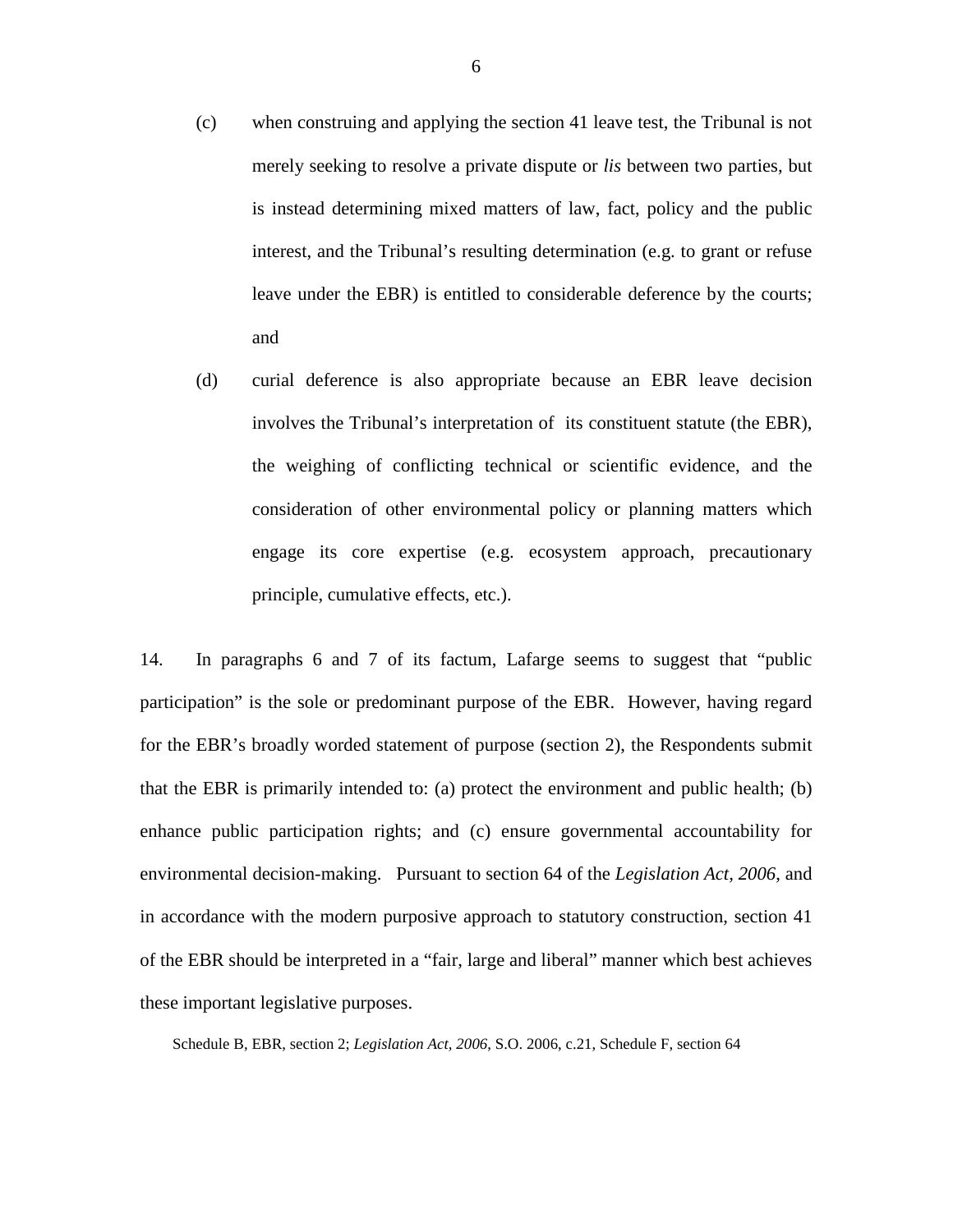15. The Respondents respectfully submit that the section 41 interpretation adopted by the Tribunal – and upheld by the Divisional Court – best achieves the stated purposes of the EBR. Conversely, the narrow (and mistaken) interpretation of section 41 reflected in Lafarge's factum (and presumably still shared by the MOE Directors) does not attain the purposes of the EBR. Since Lafarge's interpretation of section 41 was persuasively and properly rejected by both the Tribunal and the Divisional Court, this matter does not have to be revisited or reconsidered by this Honourable Court.

Lafarge Motion Record, Tab 3: Reasons for Judgment of the Divisional Court, para.42, 44-48

16. Paragraph 27 of the Lafarge factum claims (without elaboration) that the Divisional Court's judgment regarding the section 41 leave test will have "far-reaching effect on all applications for leave to appeal." In reply, the Respondents respectfully submit that the Divisional Court's judgment does not break new or unprecedented ground regarding the section 41 leave test. Instead, the judgment merely approves the section 41 interpretation that the Tribunal has been using in numerous EBR leave decisions for over a decade. Thus, the only "far-ranging effect" of the Divisional Court judgment will be that it provides additional clarity and guidance regarding the appropriate approach to the section 41 leave test.

17. Accordingly, the Respondents respectfully submit that leave to appeal should be refused on the section 41 interpretation issue proposed by Lafarge. Having regard for the language of the EBR's leave test (e.g. section 41) and the EBR's prohibition of appeals against Tribunal leave decisions (e.g. section 43), there can be no doubt that the Ontario Legislature intended to create an expedited leave procedure that merely requires EBR leave applicants to demonstrate that there is "preliminary merit" to their concerns,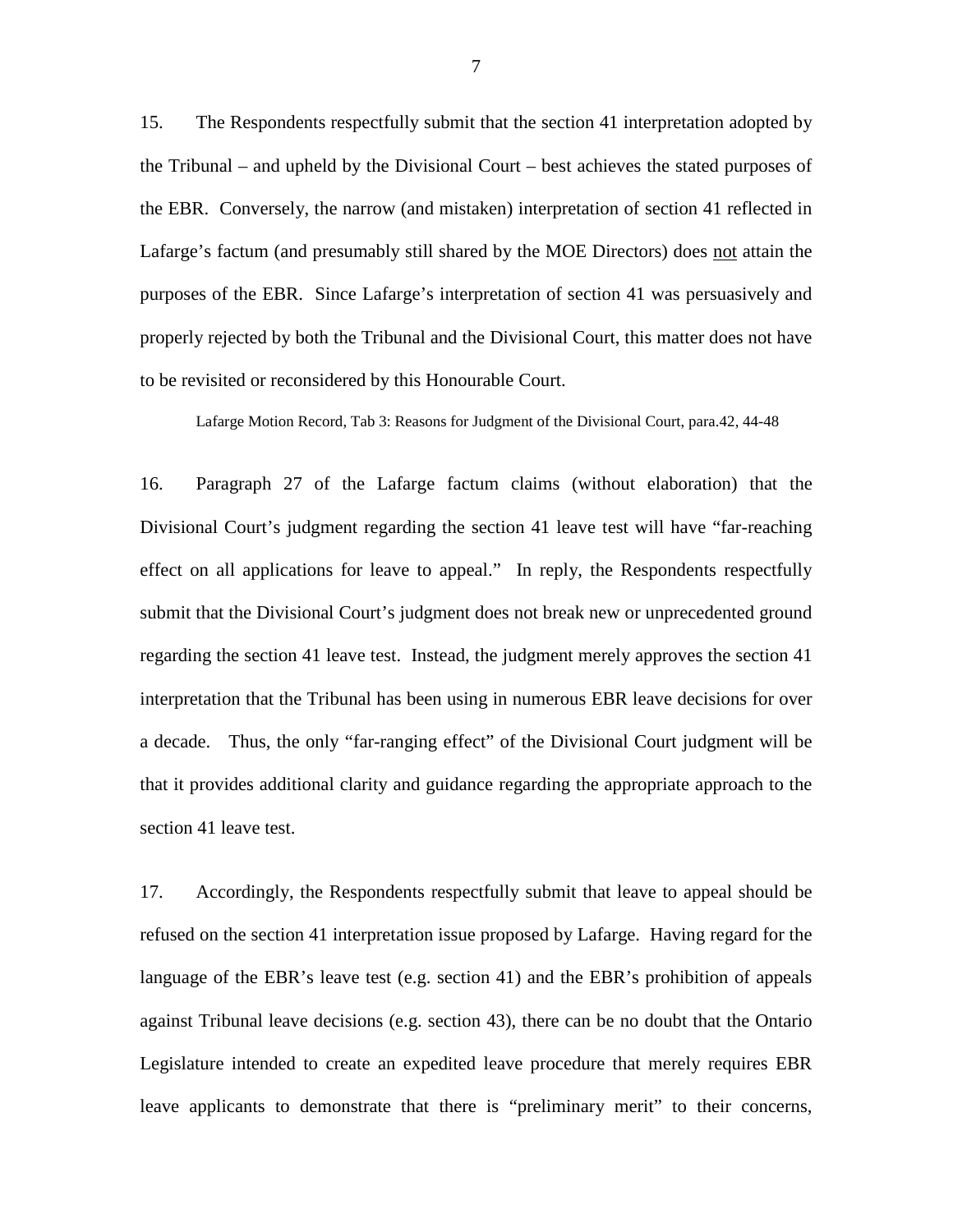meaning that there is a *prima facie* case that the instrument, as issued, is unreasonable and requires review. The Tribunal's interpretation of section 41 of the EBR – as upheld by the Divisional Court – is clearly consistent with, and gives effect to, this important legislative intent. Accordingly, there is no public interest need for this Honourable Court to further consider this issue.

#### *Lafarge Issue #2: Application of the SEV*

18. In paragraphs 28 to 33 of its factum, Lafarge takes issue with the Divisional Court's upholding of the Tribunal's decision that the MOE's *Statement of Environmental Values* ("SEV"), promulgated under the EBR, was relevant to the MOE Directors' decision-making on the two impugned approvals in the instant case. Significantly, a close reading of the Lafarge factum reveals that Lafarge does not actually argue that the Divisional Court (or Tribunal) erred in reaching this conclusion. Instead, Lafarge's principal objection seems to be that the Court's judgment may force MOE Directors to change their apparent practice of not directly considering their own SEV in relation to environmental approvals (paragraph 32).

19. In reply, the Respondents submit that Lafarge's apocryphal concerns and speculative comments should be given no weight or credence by this Honourable Court. In particular, Lafarge's unsubstantiated allegation that MOE Directors may have to "change the approvals process" cannot serve as the basis for granting leave in the instant case. If administrative changes are necessary for the MOE Directors to now bring themselves into compliance with EBR requirements, then that is an inevitable and appropriate consequence to remedy the MOE's ill-advised practice of not considering or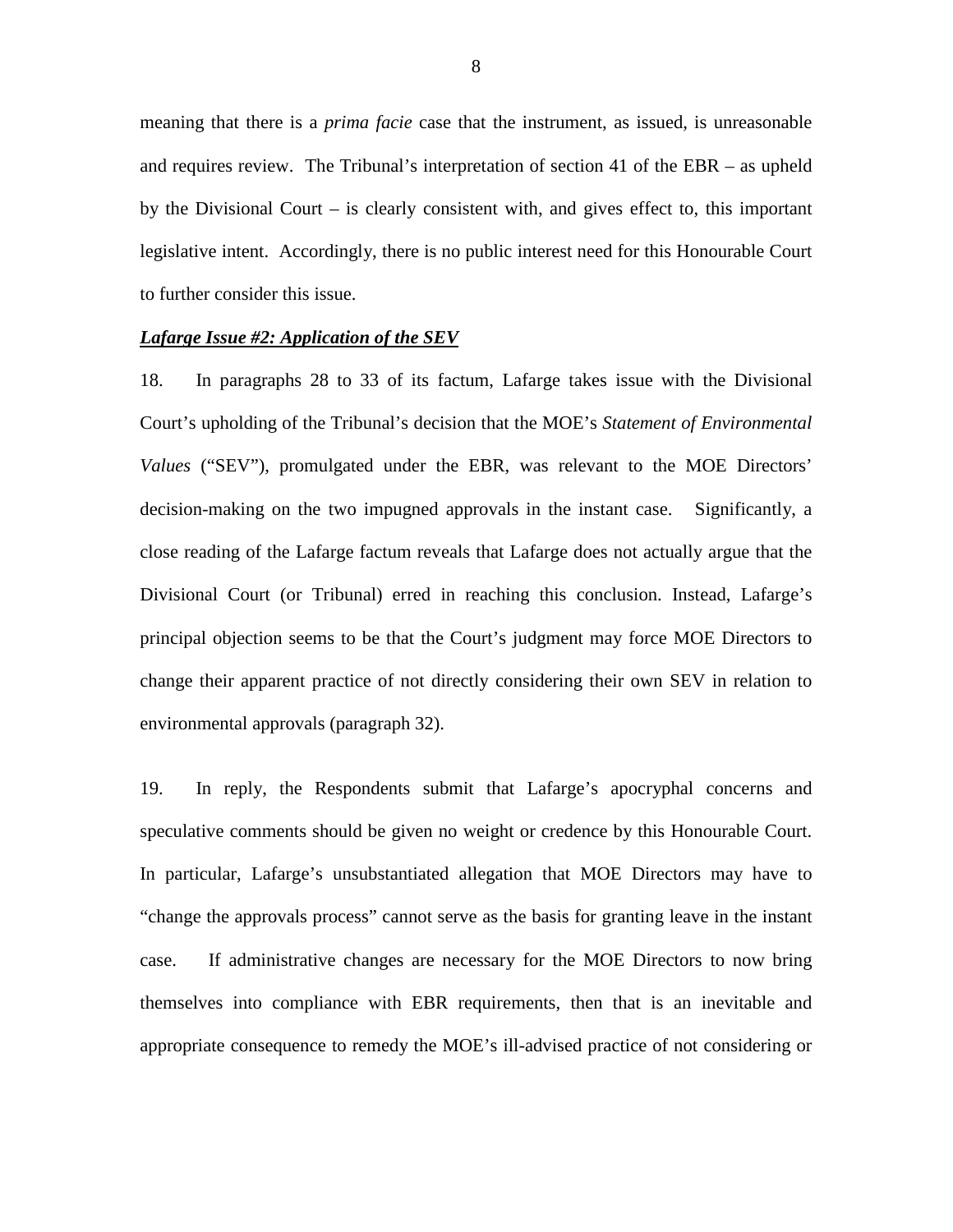applying the SEV when making decisions regarding instruments, contrary to section 11 of the EBR.

20. The Respondents further note that when this matter was still before the Tribunal at the EBR leave stage, neither Lafarge nor the MOE Directors took the position that the SEV was an irrelevant consideration. Instead, these parties claimed that the Directors' decisions to issue the two impugned approvals, in fact, complied with SEV principles. On the facts, however, the Tribunal properly rejected this claim in relation to the SEV principles regarding the ecosystem approach and precautionary principle.

Lafarge Motion Record, Tab 4: Tribunal Leave Decision, pp.11-21

21. Moreover, the Respondents submit that under the "reasonableness" branch of the section 41 leave test, the Tribunal is required to have regard, *inter alia*, to relevant policies developed to guide decisions on environmental approvals. Given the broad definition of "policy" under the EBR, the Divisional Court was correct in upholding the Tribunal's conclusion that the SEV was among the various government policies relevant to the two impugned approvals. The Divisional Court was also correct in noting that the Tribunal's decision to consider the SEV was consistent with long-standing Tribunal jurisprudence. Indeed, the SEV itself states that the guiding principles within the SEV "will be among the tools used by the [MOE] to apply the environmental values set out in the purposes of the EBR when making decisions that might significantly affect the environment."

Schedule B, EBR, section 1

Lafarge Motion Record, Tab 3: Reasons for Judgment of the Divisional Court, para.57 Record of Proceeding, Vol. III, Tab 5b43, MOE SEV, page 1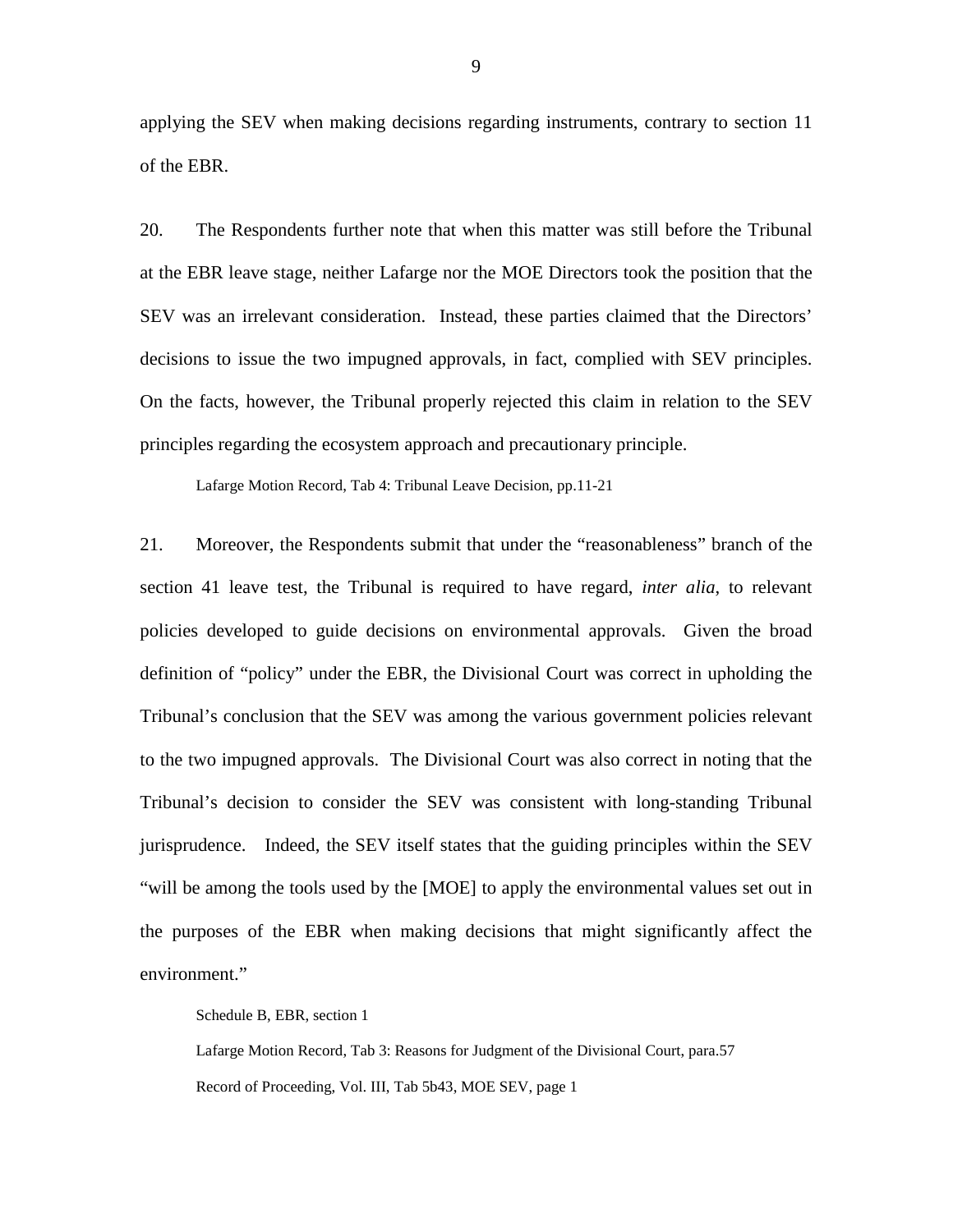22. It is beyond dispute that the two impugned approvals in the instant case are environmentally significant, and are, in fact, prescribed by regulation as environmentally significant instruments for the purposes of Part II of the EBR. Thus, the Tribunal – and by extension, the Divisional Court – was correct in concluding that the MOE Directors' decisions on whether to issue the two approvals should have directly triggered the proper application of the SEV principles as a matter of policy.

23. In addition, the Divisional Court carefully reviewed the MOE's legal duty to promulgate its SEV pursuant to section 7 of the EBR, and correctly found that section 11 of the EBR specifically requires the Minister to "take every reasonable step to ensure that the [SEV] is considered whenever decisions that might significantly affect the environment are made in the Ministry (emphasis added)." This language is also reproduced *verbatim* in the MOE SEV itself. In light of this legal duty imposed upon the MOE by the EBR, the Respondents respectfully submit that it was reasonably open to, and jurisdictionally proper for, the Tribunal to have regard to the SEV for the purposes of the section 41 leave test. In upholding the Tribunal's decision on this issue, the Divisional Court committed no reversible error.

Schedule B, EBR, sections 7, 11 Record of Proceeding, Vol. III, Tab 5b43, MOE SEV, page 1 Lafarge Motion Record, Tab 3: Reasons for Judgment of the Divisional Court, para. 56

24. In its factum, Lafarge has been unable to produce any authorities which support its SEV views, or which suggest that the Tribunal or Divisional Court erred in relation to the SEV's applicability to instruments. Instead, in paragraph 29 of its factum, Lafarge simply alludes to the "position" of the MOE that "the SEV is used to develop Acts,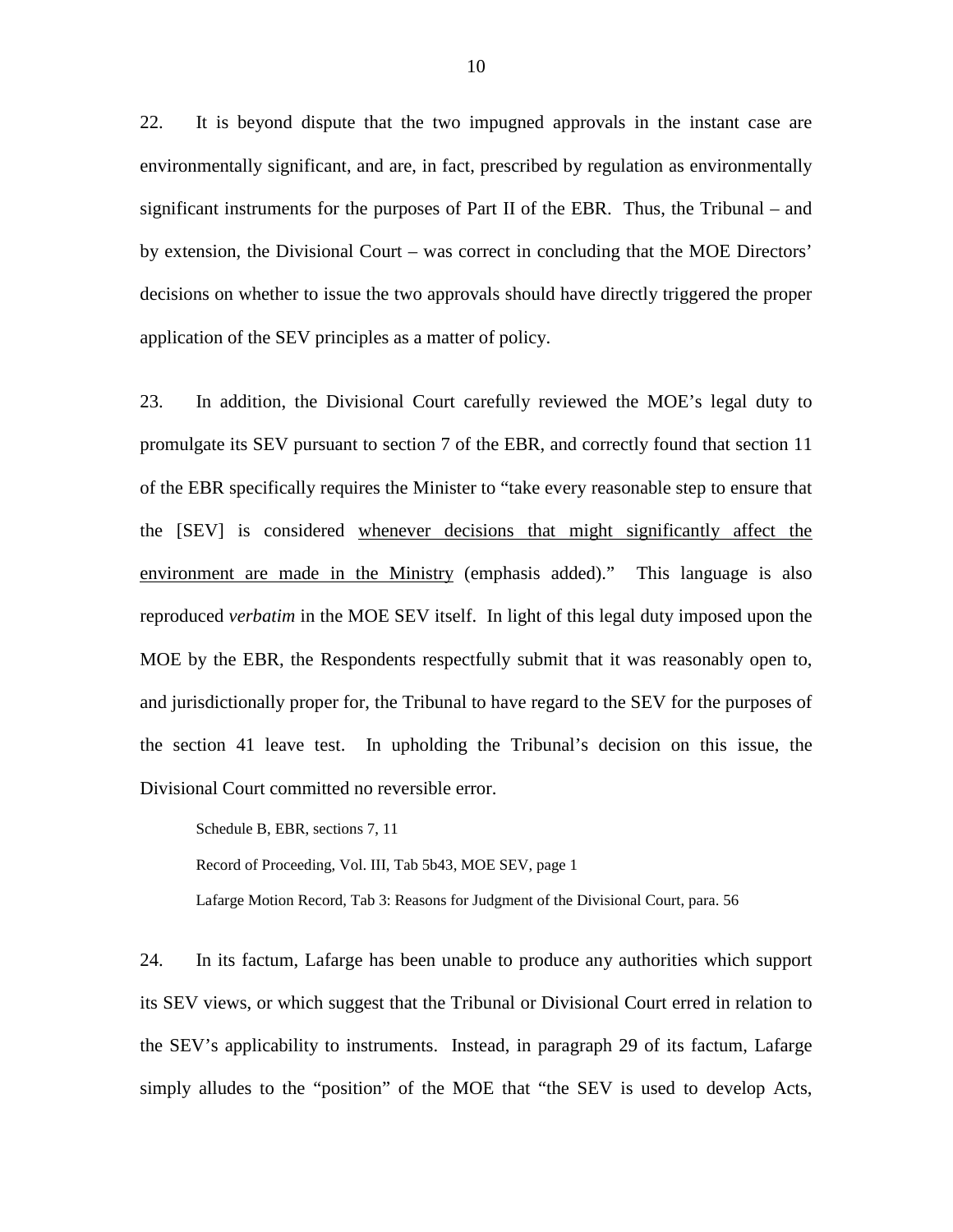Regulations and Policies" (not instruments *per se*), and that SEV principles are "incorporated" indirectly into instrument decisions because those "decisions are based on the Acts, Regulations and Policies that were developed in consideration of the SEV." Assuming that the MOE Directors still hold this "position" attributed to them by Lafarge, the Respondents respectfully submit that such arguments are completely without merit for the following reasons:

- (a) the relevant statute the *Environmental Protection Act* ("EPA") was enacted in 1971, over two decades before the EBR came into existence in 1993, and thus the EPA was not "developed in consideration of the SEV", as claimed by Lafarge;
- (b) even after the enactment of the EBR, the specific EPA sections authorizing the issuance of air approvals (section 9) and waste approvals (section 39) have never been amended to incorporate or reflect SEV principles (e.g. ecosystem approach, precautionary principle, cumulative effects analysis, etc.);
- (c) the relevant air pollution regulations (O.Reg. 419/05 and O.Reg.194/05), waste management regulations (Ontario Regulation 347), and policies (Guideline A-7) have not been amended to expressly require the consideration of ecosystem approach, precautionary principle, or cumulative impacts analysis. Moreover, the Tribunal's leave decision (pages 14-17) specifically found that the MOE's existing regulatory framework for air pollution does not reflect the ecosystem approach, primarily because it still relies upon "point of impingement" emission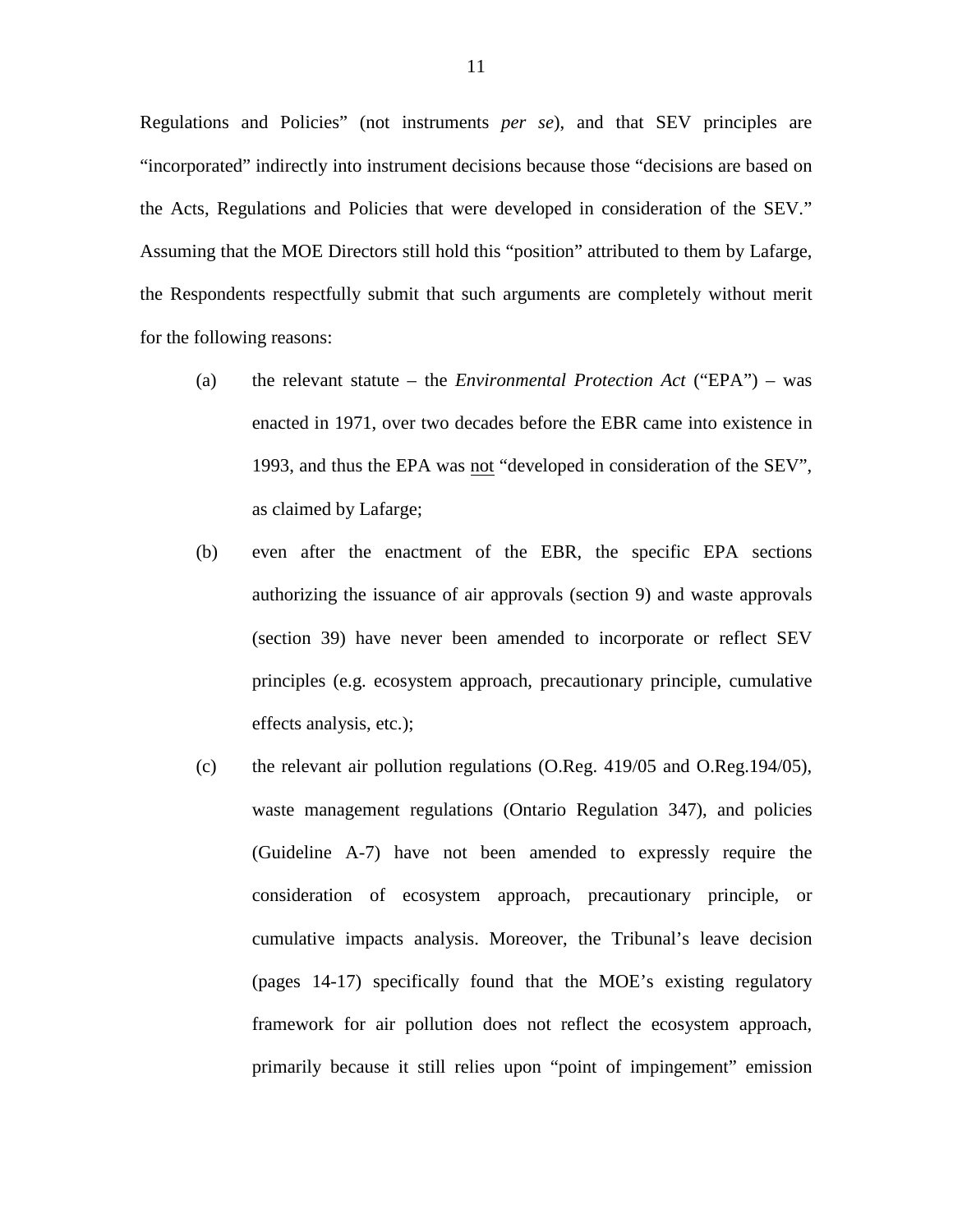standards to regulate individual facilities, and because it does not incorporate cumulative impacts analysis or the consideration of baseline conditions of local airsheds; and

(d) in order for the foregoing regulations and policies to properly reflect SEV principles such as the ecosystem approach, they would require language similar to O.Reg.387/04, which now governs the issuance of water-taking permits by MOE Directors under the *Ontario Water Resources Act*. In particular, section 4 of O.Reg. 387/04 specifically requires MOE Directors to, *inter alia*, consider impacts on ecosystem functions, resource sustainability, and vulnerability of watercourses or aquifers due to drought conditions or water withdrawals by other current and future users. This regulatory precedent undermines any suggestion by Lafarge or the MOE Directors that it is impossible to define or implement SEV principles in relation to instrument decisions.

Schedule B, O.Reg. 387/04, section 4

25. In summary, there is not a scintilla of evidence to substantiate Lafarge's (and MOE Directors') claims that SEV principles are somehow embodied within the EPA, regulations and policies that are relevant to the two impugned approvals in the instant case. Accordingly, the Respondents respectfully submit that leave to appeal should be refused in relation to the SEV issue proposed by Lafarge.

26. If Lafarge and/or the MOE Directors continue to have concerns about SEV applicability to instrument decisions, then it is open to them to pursue their concerns with the Ontario Legislature (not this Honourable Court), since it was the Legislature which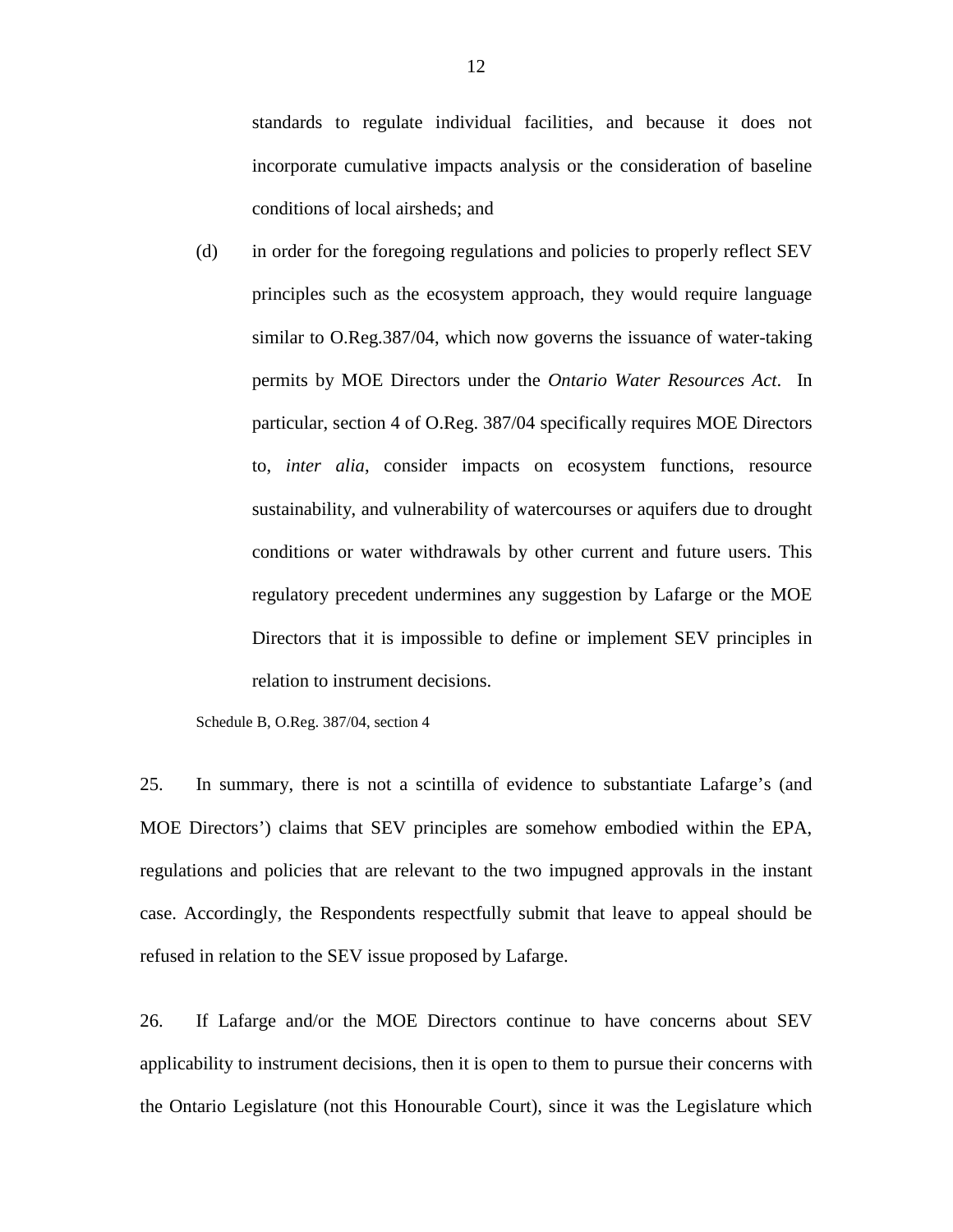made the public policy choice over a decade ago to enact the EBR and to impose certain obligations upon the MOE, especially the section 11 duty to consider the SEV in relation to all environmentally significant decisions, including instruments (such as section 9 and 39 approvals under the EPA).

Schedule B, EBR, section 11

27. Moreover, given the all-inclusive nature and mandatory language of section 11 of the EBR, it is not open to the MOE Directors to thwart the intention of the Ontario Legislature by adopting policies or practices which purport to unilaterally exclude instrument decisions from SEV coverage. Indeed, the Divisional Court correctly held that in section 11 of the EBR, "there is no exclusion for Directors when they are making a decision whether or not to implement a proposal for a Class I or II instrument." Similarly, it follows that the MOE itself has no statutory authority to override or ignore section 11 of the EBR by developing SEV provisions which purport to exclude its applicability to instrument decisions.

Lafarge Motion Record, Tab 3: Reasons for Judgment of the Divisional Court, para. 56

28. In these circumstances, the Respondents respectfully submit that this Honourable Court should refrain from questioning or interfering with the Legislature's choice to impose a legal duty under the EBR to ensure that SEV principles are considered whenever environmentally significant decisions respecting instruments are being made by provincial officials. Accordingly, Lafarge's intended appeal fails to raise an arguable (or even justiciable) issue in relation to the MOE's SEV in the instant case.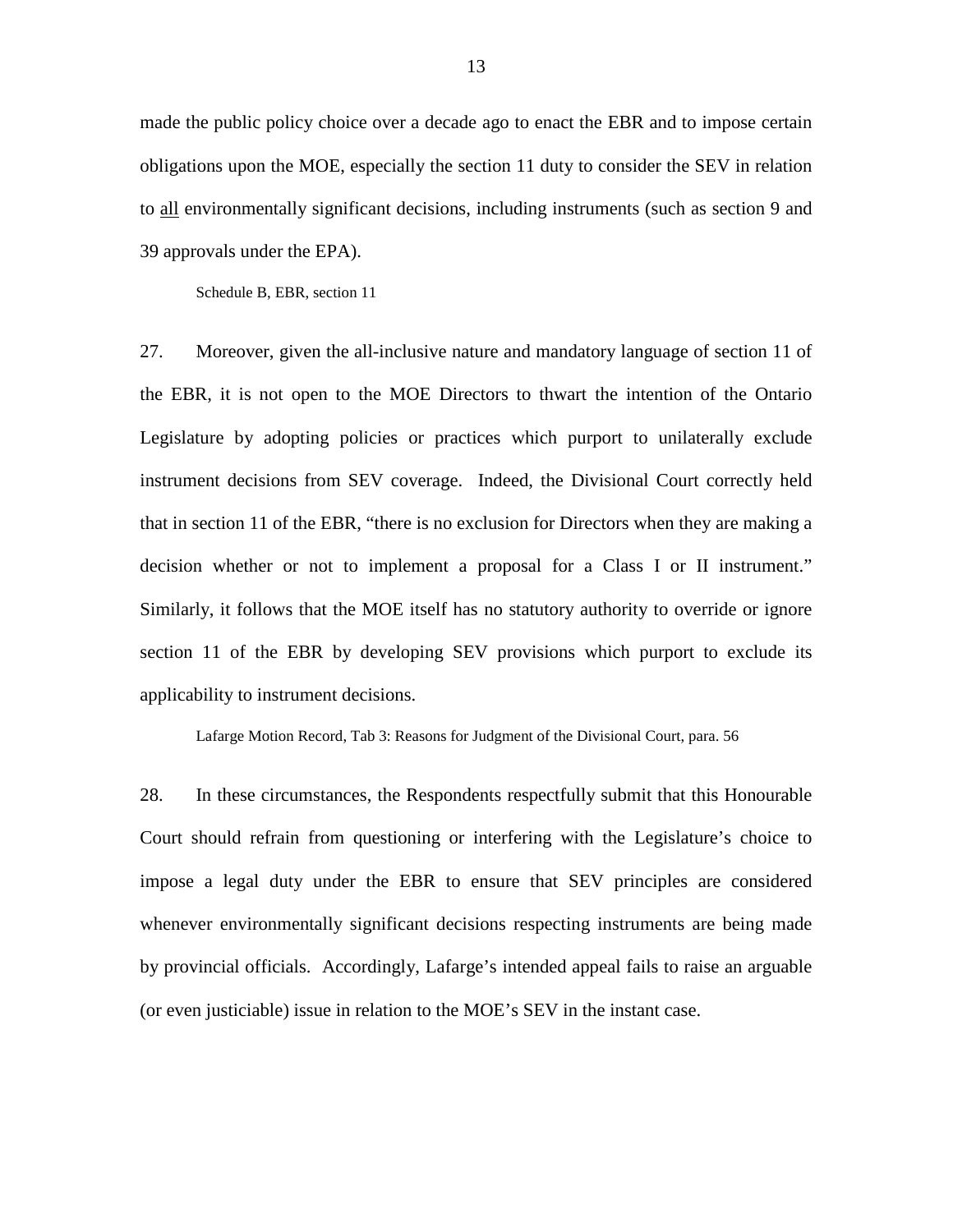## *Lafarge Issue #3: Common Law Rights of Local Landowners*

29. In paragraph 34 of its factum, Lafarge takes issue with the Divisional Court's upholding of the Tribunal's ruling that common law rights of neighbouring landowners were relevant considerations for the MOE Directors' decisions to issue the two impugned approvals in the instant case. Lafarge further claims that this result "requires consideration of a factor that was not previously considered relevant to the approvals process for instruments pursuant to the *Environmental Protection Act*."

30. In reply, the Respondents submit that Lafarge's claim is clearly erroneous and legally unsound, as section 39 of the EPA specifically requires the Director to consider whether a proposed facility or activity "may create a nuisance" or "may result in a hazard to the health or safety of any person." If so, then the Director is expressly empowered by section 39 to refuse to issue the waste approval. Thus, contrary to Lafarge's submissions, the Tribunal did not unilaterally conjure up a "new" requirement to consider whether an actionable tort (e.g. nuisance) might be created by the proposed waste-burning activities. Instead, the Tribunal's ruling merely reflects a common sense criterion which is already entrenched within the relevant statutory framework (e.g. the EPA).

Schedule B, EPA, section 39

31. Second, the Respondents note that Lafarge has presented no authorities to support its contention that both the Tribunal and the Divisional Court panel erred by considering the potential effect of the Directors' decisions on the common law rights and interests of adjoining landowners. In the absence of such authorities, the Respondents respectfully submit that it was reasonably open to, and jurisdictionally permissible for, the Tribunal to have regard for such effects when assessing the reasonableness of the Directors'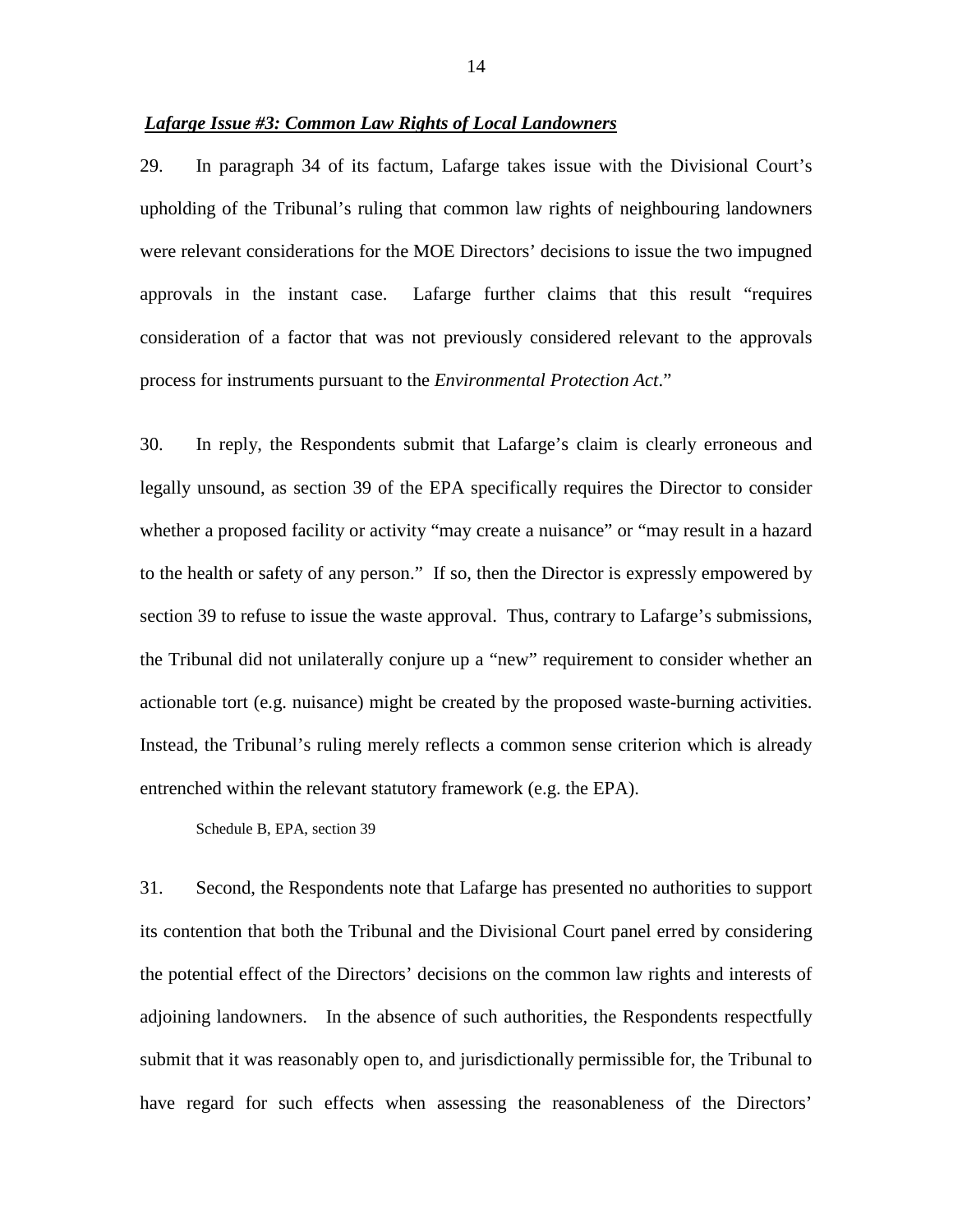decisions. The Respondents further submit that the Divisional Court committed no reversible error in leaving the Tribunal's ruling intact on this point.

Lafarge Motion Record, Tab 3: Reasons for Judgment of the Divisional Court, para.63-65

32. Third, the "reasonableness" branch of the section 41 leave test clearly requires the Tribunal to "have regard to the relevant law." There is nothing in section 41(a) that explicitly or implicitly excludes the common law as "relevant law", or that restricts this phrase to statutory enactments or regulations. While legislation may be used to alter the common law, it is presumed that legislatures generally do not intend to change common law rights, unless statutes contain clear and unambiguous provisions to achieve this result. No such legislative intent or language appears within section 41 of the EBR. Accordingly, the Divisional Court was correct when it concluded that deference should be given to this aspect of the Tribunal's interpretation of section 41.

Lafarge Motion Record, Tab 3: Reasons for Judgment of the Divisional Court, para.63

33. Fourth, the Tribunal was factually correct when it found that the Directors deliberately "declined to consider and weigh the common law rights of the Applicant Landowners or the potential consequences of the C of As upon them." Similarly, the Tribunal was legally correct when it concluded that "approvals may authorize activities that have potential to infringe upon common law rights," and that "regulatory approval of particular substances or processes can protect facilities from common law liability."

Lafarge Motion Record, Tab 4: Tribunal Leave Decision, pp.25-26

34. Fifth, as a matter of law, the Divisional Court was correct when it noted that "in some instances, regulatory approval could negate common law rights." The Respondents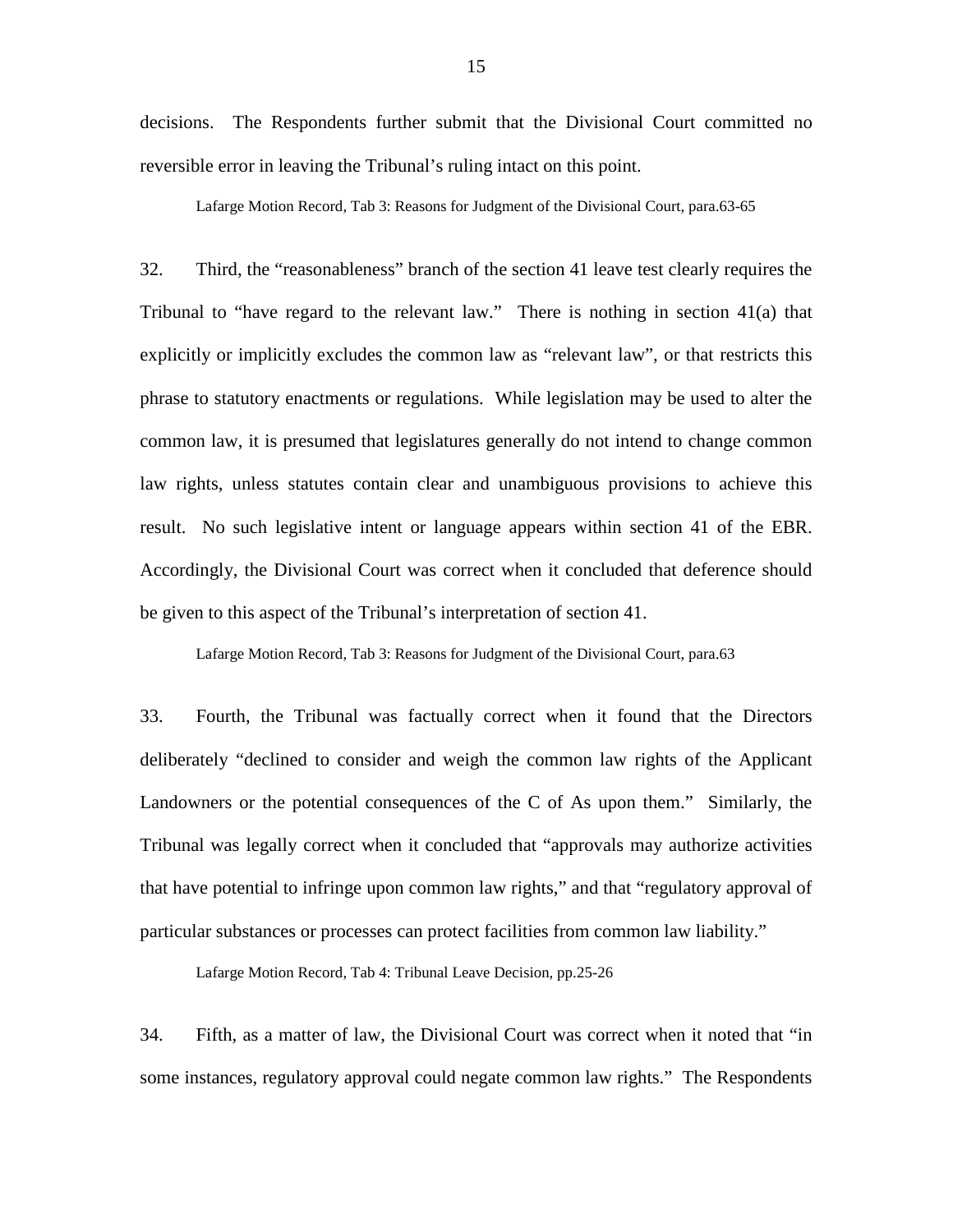further note that the EBR itself provides that compliance with an approval is a defence to the statutory cause of action available to plaintiffs under section 84 of the EBR. Accordingly, the Divisional Court correctly concluded that "when a Director is considering approving [an] activity that might constitute a nuisance or another tort, it may be necessary to require more protective and stringent conditions, given the potential for migration of substances off-site."

Lafarge Motion Record, Tab 3: Reasons for Judgment of the Divisional Court, para.64 Lafarge Motion Record, Tab 4: Tribunal Leave Decision, pp.25-26 Schedule B, EBR, sections 84-85

35. For these reasons, the Respondents respectfully submit that the Tribunal did not commit jurisdictional error by considering common law rights when assessing the reasonableness of the Directors' decisions to issue the two impugned approvals. Similarly, the Divisional Court did not err in upholding the Tribunal's decision on this point, particularly in light of the Tribunal's overall finding that "the kinds of contaminants to be emitted from the Lafarge kiln… are potentially hazardous to the environment and human health", and that "the Applicants have produced a substantial information base that establishes the potential for significant harm to the environment from the use of alternative fuels at the Lafarge facility." Given these conclusions regarding the serious risk of off-site harm, the Respondents respectfully submit that it was reasonable, prudent and legally sound for the Tribunal to consider common law rights and interests in the instant case.

Lafarge Motion Record, Tab 4: Tribunal Leave Decision, p.33

Lafarge Motion Record, Tab 3: Reasons for Judgment of the Divisional Court, para.65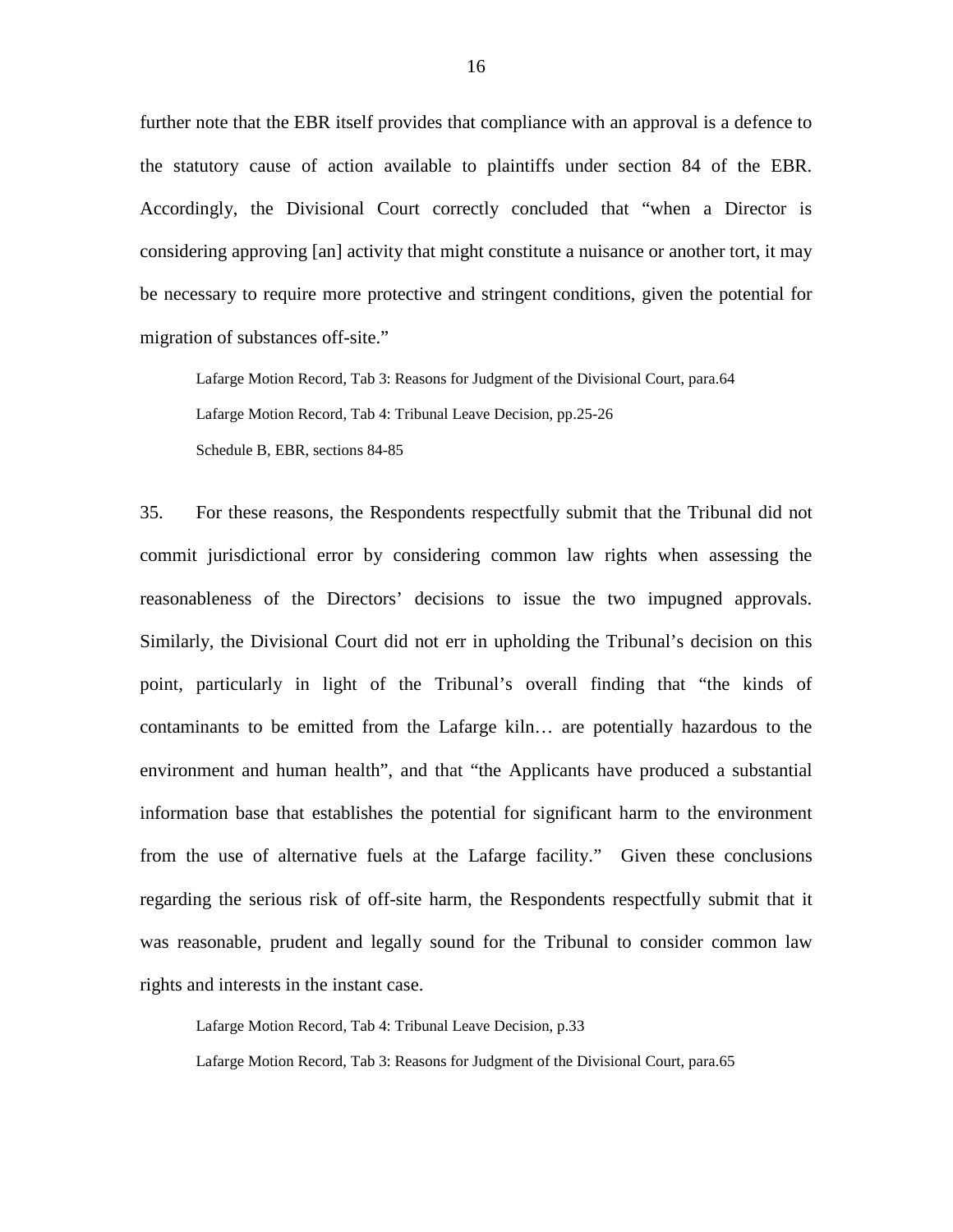36. Accordingly, the Respondents submit that leave to appeal should be refused in relation to the "common law rights" issue proposed by Lafarge. In the alternative, even if it appears to this Honourable Court that common law rights ought not to have been considered by the Tribunal, the Respondents respectfully submit that such a finding would not nullify or invalidate the Tribunal's overall leave decision under the EBR, as there were ample other grounds and evidence before the Tribunal to justify the granting of leave in the instant case. This is also true in relation to the other six issues raised by Lafarge -- even if the Tribunal or Divisional Court erred on one or more of these other individual questions (which is not conceded by the Respondents), there is still a preponderance of evidence and an abundance of authorities to justify the Tribunal's decision to grant leave to appeal under the EBR in the instant case.

### *Lafarge Issue #4: Discrimination Against Local Communities*

37. In paragraphs 41 to 43 of its factum, Lafarge takes issue with the Divisional Court's upholding of the Tribunal's decision that it was unreasonable for the MOE Directors to have issued the two impugned approvals when the MOE itself was proposing to ban tire-burning everywhere else in Ontario.

38. In reply, the Respondents submit that this issue does not raise a question of law, or mixed law and fact, of sufficient public importance. In essence, the Tribunal found on the evidence that the undesirable and unreasonable consequence of the Directors' decisions was to expose local Bath residents to potential environmental impacts to which no other Ontario community may be subject. This is a unique and highly case-specific consideration which is unlikely to arise in other instrument decisions made routinely by MOE Directors. More importantly, it is a question of fact or policy within the specialized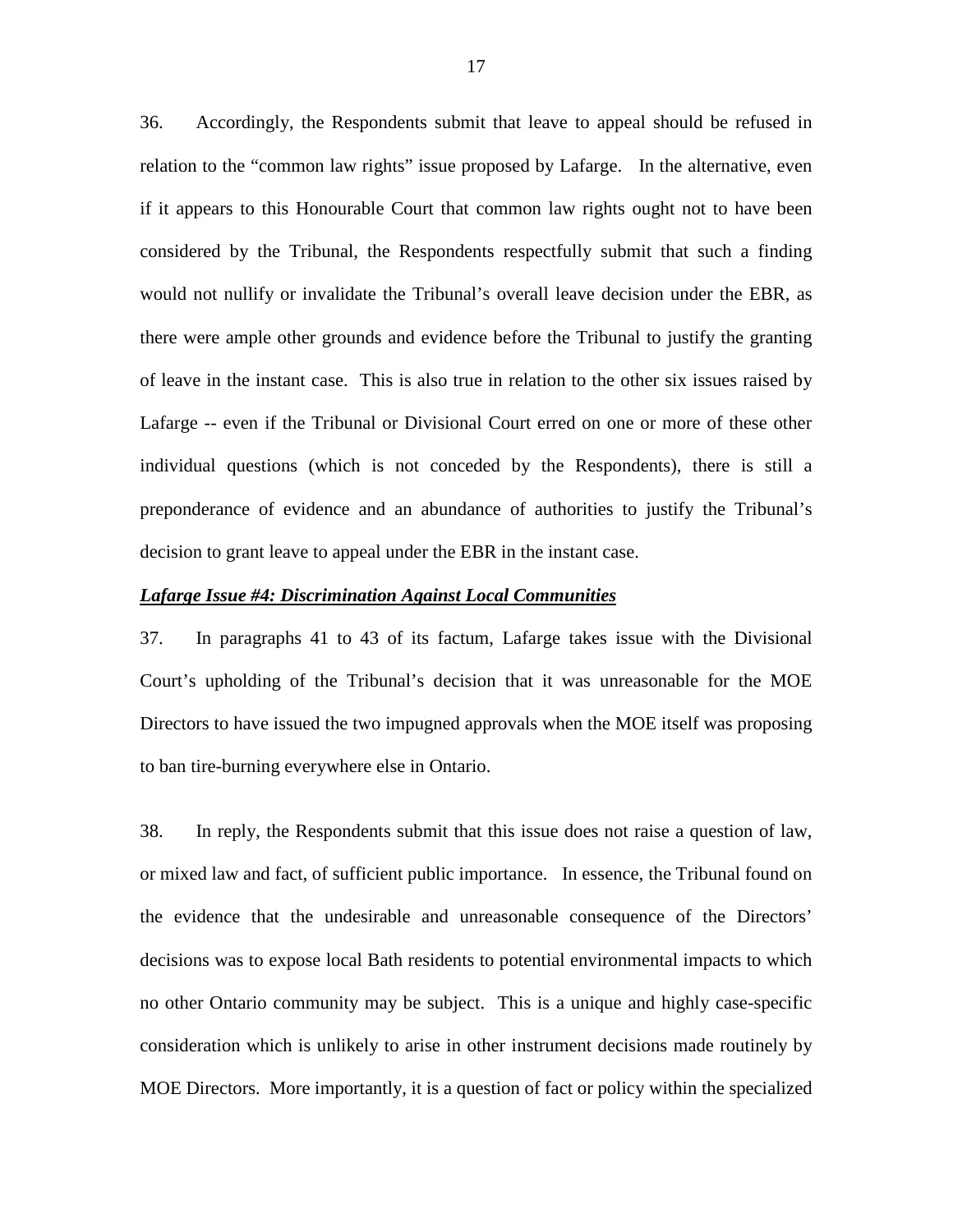expertise and jurisdiction of the Tribunal for which an appeal does not lie to this Honourable Court.

Lafarge Motion Record, Tab 4: Tribunal Leave Decision, pp.28-29

39. Accordingly, the Respondents submit that leave to appeal should be refused in relation to the "discriminatory impact" issue proposed by Lafarge. As correctly held by the Divisional Court, the Tribunal's findings on whether  $-$  or to what extent  $$ administrative or environmental inconsistency arises in the circumstances of the instant case is a matter that was "within the realm of reasonableness". Moreover, these findings cannot be appealed by Lafarge to this Honourable Court, particularly in light of section 43 of the EBR and section 6 of the *Courts of Justice Act* ("CJA").

Lafarge Motion Record, Tab 3: Reasons for Judgment of the Divisional Court, para.66 Schedule B, EBR, section 43; CJA, subsection 6(1)(a)

#### *Issue #5: Possibility of Significant Environmental Harm*

40. In paragraphs 44 to 47, Lafarge takes issue with the Tribunal's weighing of the conflicting expert evidence adduced by the parties at the EBR leave stage. Lafarge further criticizes the Divisional Court for upholding the Tribunal's evidentiary approach regarding the potential impacts of waste-burning upon the environment and public health.

41. In reply, the Respondents respectfully submit that this issue, as framed by Lafarge, does not raise a question of law, or mixed law and fact, of sufficient public importance. To the contrary, this Lafarge issue essentially invites this Honourable Court to scrutinize or second-guess the factual findings made by the Tribunal within its specialized expertise and jurisdiction. Simply put, these findings are highly case-specific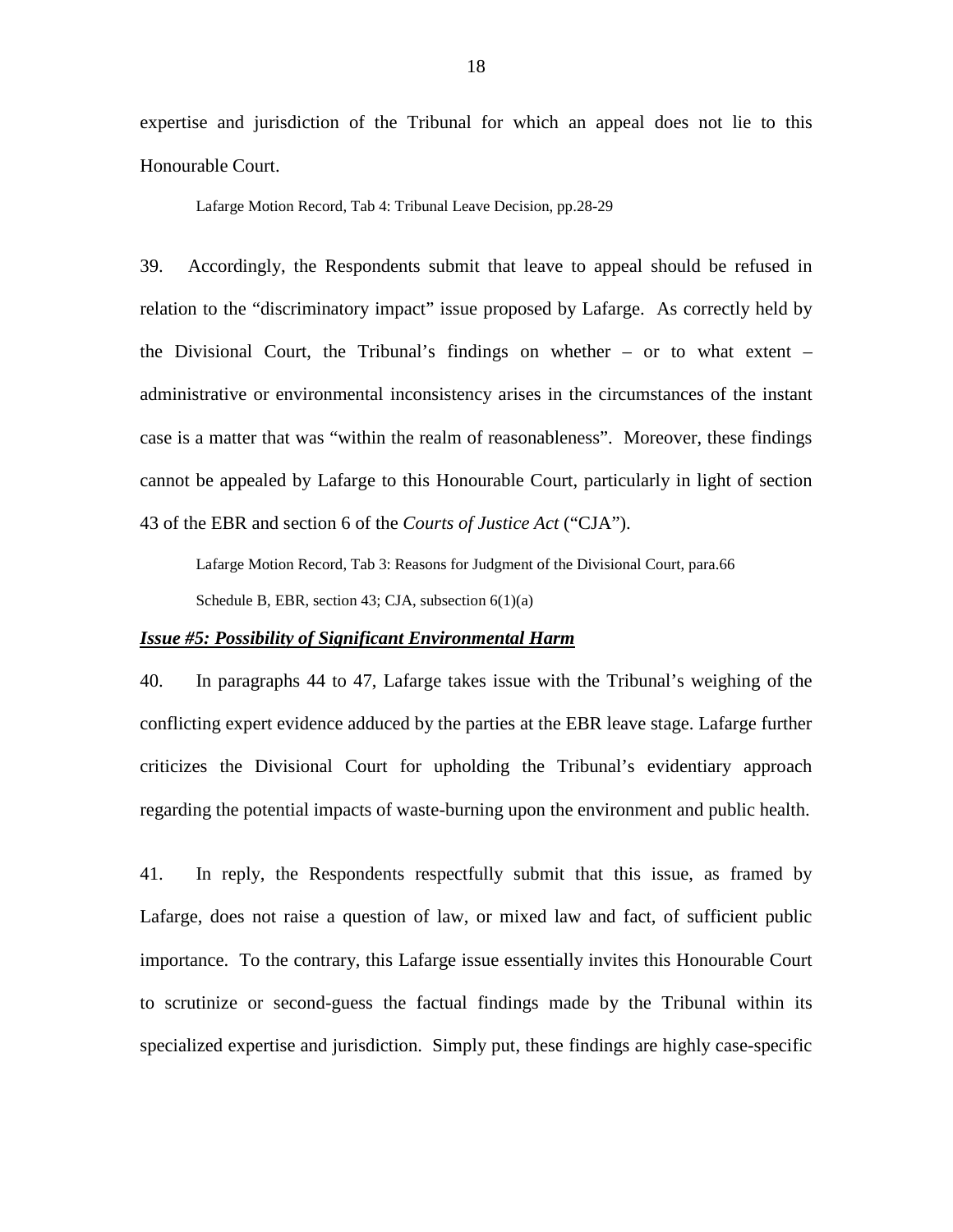questions of fact for which an appeal does not lie to this Honourable Court, particularly in light of section 43 of the EBR and section 6 of the CJA.

Schedule B, EBR, section 43; CJA, subsection 6(1)(a)

42. Second, there is not a scintilla of evidence to support Lafarge's bald assertions (para. 45) that the Tribunal did not "analyze" the parties' expert evidence, and that the Tribunal "ignored" the conditions contained within the two impugned approvals. To the contrary, the Respondents submit that the extensive record before the Tribunal contained ample expert evidence upon which the Tribunal could reasonably base its conclusion that the two impugned approvals appeared to pose risks of significant environmental harm. Because there is some evidence (as opposed to no evidence) to support the Tribunal's decision, it would be highly inappropriate, in light of *Dunsmuir* and section 43 of the EBR, for this Honourable Court to attempt to review or analyze the extensive technical and scientific evidence placed before the Tribunal by the parties.

43. Third, the Tribunal's decision itself contains a detailed review of various expert evidence adduced by the parties. For example, commencing at page 29 of the leave decision, the Tribunal specifically refers to, summarizes, and even quotes "some" of the evidence of MOE engineers, Lafarge consultants, Respondents' air quality experts, and local medical officers of health. In addition, the Tribunal was clearly aware that both approvals contained various terms and conditions, and the Tribunal's decision refers to several of the key conditions in the two impugned approvals. However, the Tribunal found on the evidence that despite the existence of such conditions, there was good reason to believe that significant environmental harm may result from activities authorized under the two impugned approvals.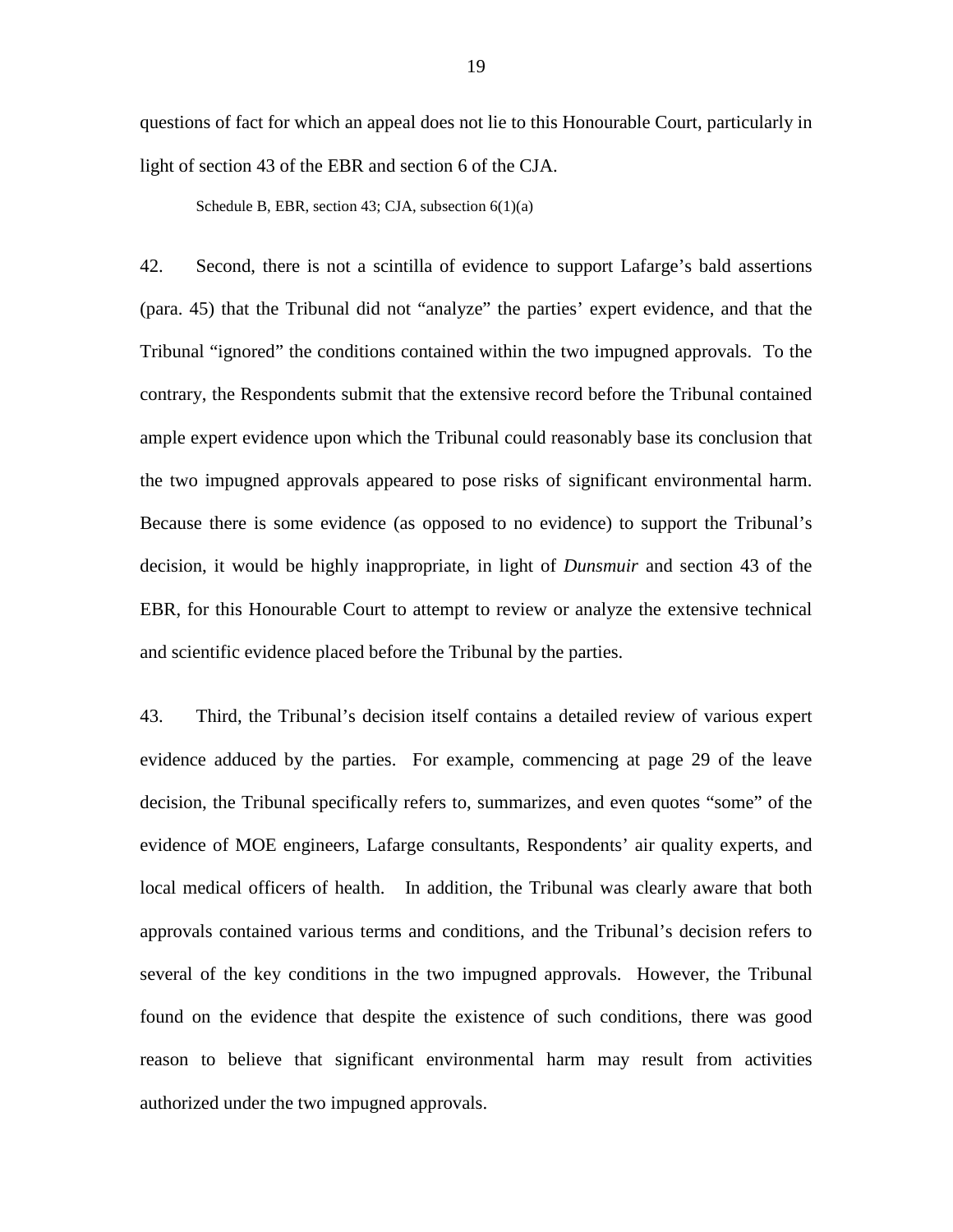Lafarge Motion Record, Tab 4: Tribunal Leave Decision, pp.4, 29-34

44. Fourth, while Lafarge questions the "adequacy" of the Tribunal's weighing of expert evidence, the Respondents note that the EBR leave decision is, in essence, an interlocutory decision which precedes the full appeal hearing under the EPA on the merits of the case. Therefore, in accordance with the principles of judicial economy, it was both prudent and appropriate for the Tribunal to decide only as much of the case as was required to determine the EBR leave applications. Rather than potentially prejudice the appeal hearing by making wide-ranging findings of fact (or credibility) in relation to the experts' evidence, the Tribunal drew only those conclusions which were necessary for the proper adjudication of the EBR leave applications. As correctly held by the Divisional Court, "it is not the function of the Tribunal member who is giving leave to determine the actual merits of the appeal".

Lafarge Motion Record, Tab 3: Reasons for Judgment of the Divisional Court, para.45

45. In addition, it is not necessary for a specialized administrative decision-maker to expressly make specific adverse findings regarding the credibility of individual experts whose evidence is not being given preferential weight. The Respondents submit that this is particularly true at the EBR leave stage, where it is reasonable to anticipate that the same expert evidence will be presented (if not expanded) by the parties at the EPA hearing on the merits. Thus, it is unnecessary and unrealistic to expect the Tribunal to render an EBR leave decision that exhaustively addresses all the detailed minutiae of all the voluminous technical and scientific evidence filed by the parties in the instant case.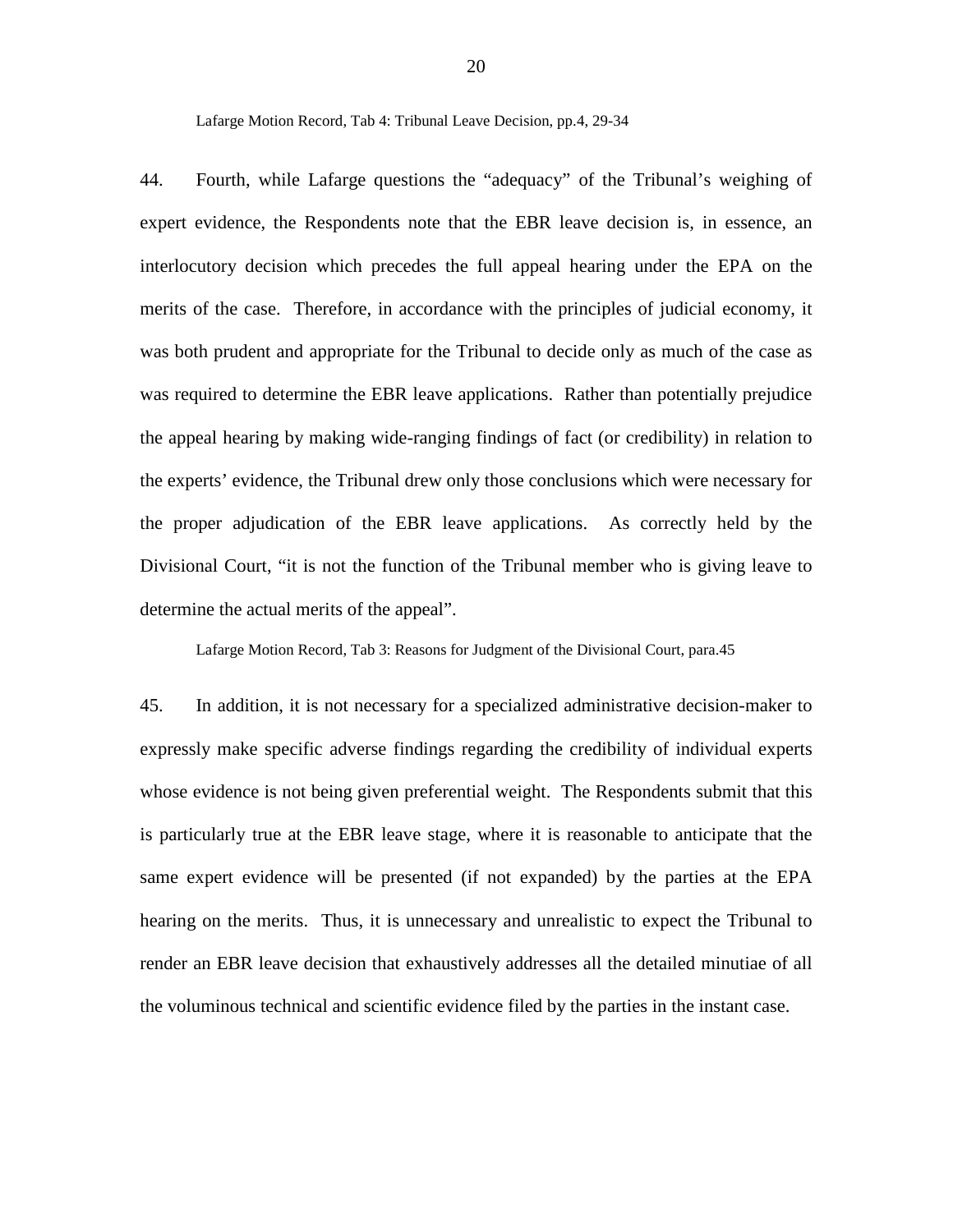46. Accordingly, the Respondents submit that leave to appeal should be refused in relation to the "significant environmental harm" issue proposed by Lafarge. At the EBR leave stage, the Tribunal preferred the submissions and expert evidence of the Respondents regarding the potential for significant environmental harm, and the inadequacy of the approval conditions to prevent, minimize or mitigate such harm. As correctly noted by the Divisional Court:

Despite the stringent approvals process and the conditions in the C of As, it was not unreasonable in the circumstances for the Tribunal to find that such tireburning activity, with which there has been little or no experience, could result in significant environmental harm.

The Tribunal gave adequate reasons for concluding that the second branch of s.41 had been satisfied. That decision was reasonable, and the Court should not second-guess the Tribunal in this regard.

Lafarge Motion Record, Tab 3: Reasons for Judgment of the Divisional Court, para.70-71

47. To the extent that Lafarge or the MOE Directors still disagree with the Tribunal's findings on these points, then they are free to pursue such matters by presenting evidence and argument at the EPA hearing before the Tribunal, rather than on appeal to this Honourable Court.

## *Lafarge Issue #6: Adequacy of Reasons regarding the Waste C of A*

48. In paragraphs 48 to 50 of its factum, Lafarge argues that the Tribunal erred by failing to separately analyze each of the two impugned approvals on their own individual "merits". In particular, Lafarge makes the astounding claim that the Tribunal's treatment of the two approvals was "cavalier", and Lafarge further alleges that the Divisional Court upheld the Tribunal's approach "without analysis".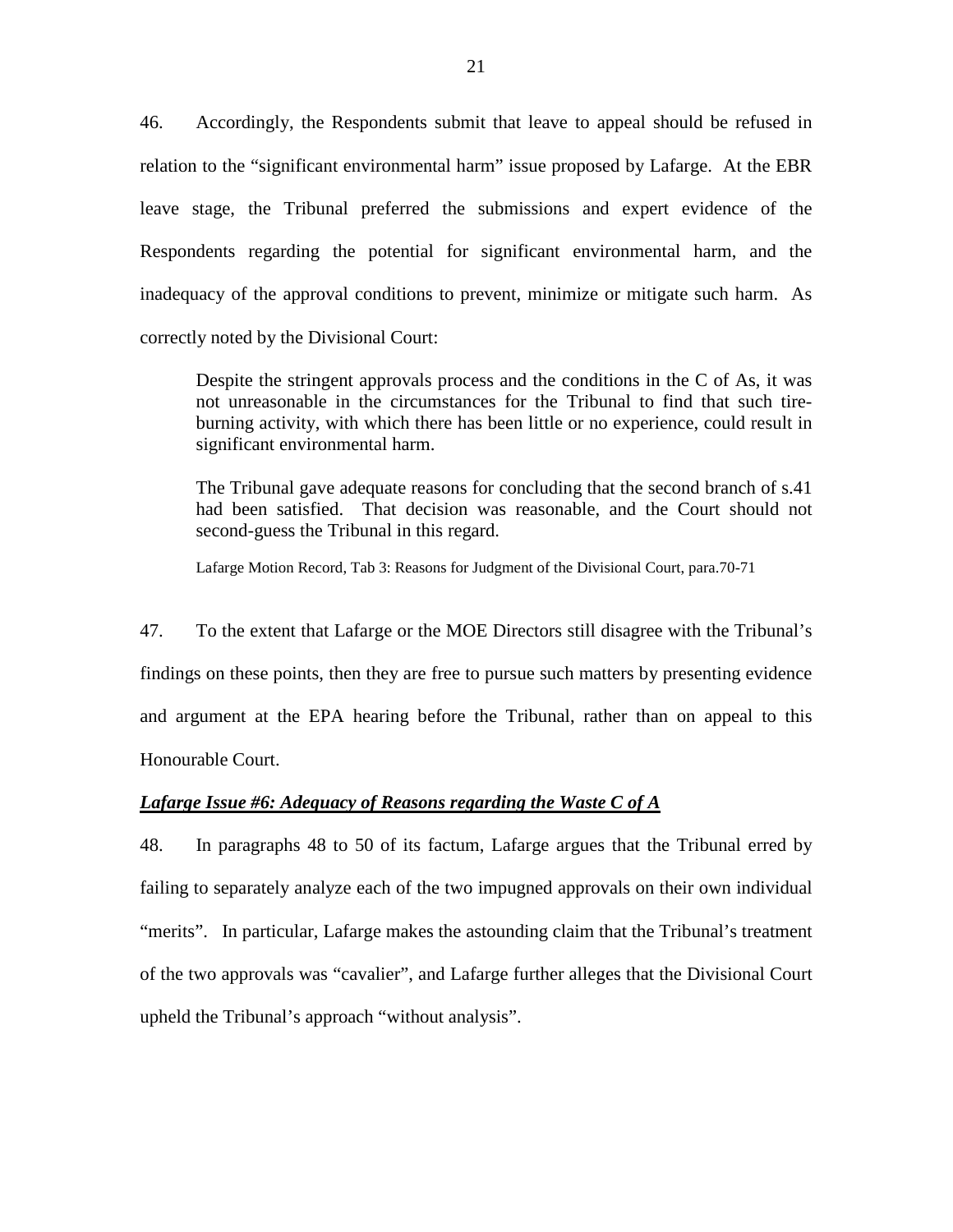49. In reply, the Respondents submit that the question of whether it was reasonable for the Tribunal to concurrently consider these two interrelated approvals, or whether the Tribunal's reasons respecting the section 39 (waste) approval were "adequate", do not raise a question of law, or mixed law and fact, of public importance. To the contrary, the Respondents respectfully submit that this issue, as framed by Lafarge, essentially invites this Honourable Court to scrutinize or second-guess the factual findings made by the Tribunal within its specialized expertise and jurisdiction. Simply put, these findings are highly case-specific questions of fact for which an appeal does not lie to this Honourable Court, particularly in light of section 43 of the EBR and section 6 of the CJA.

50. Second, the Respondents submit that there is nothing improper or jurisdictionally incorrect in the Tribunal's concurrent consideration of the section 9 (air) and section 39 (waste) approvals in the instant case for the following reasons:

- (a) although the two approvals are, of necessity, issued under two different sections of the EPA, they are inextricably linked together and should be viewed as an integrated approval of a single project, *viz.* the collection, storage, handling and burning of solid waste as "alternative fuels" at Lafarge's cement manufacturing facility;
- (b) the two approvals were applied for by Lafarge around the same time, and the two approvals were, in fact, issued by the two MOE Directors on the very same day (December 21, 2006);
- (c) the two approvals extensively cross-reference each other, and Lafarge's "alternative fuels" project cannot proceed unless both approvals co-exist;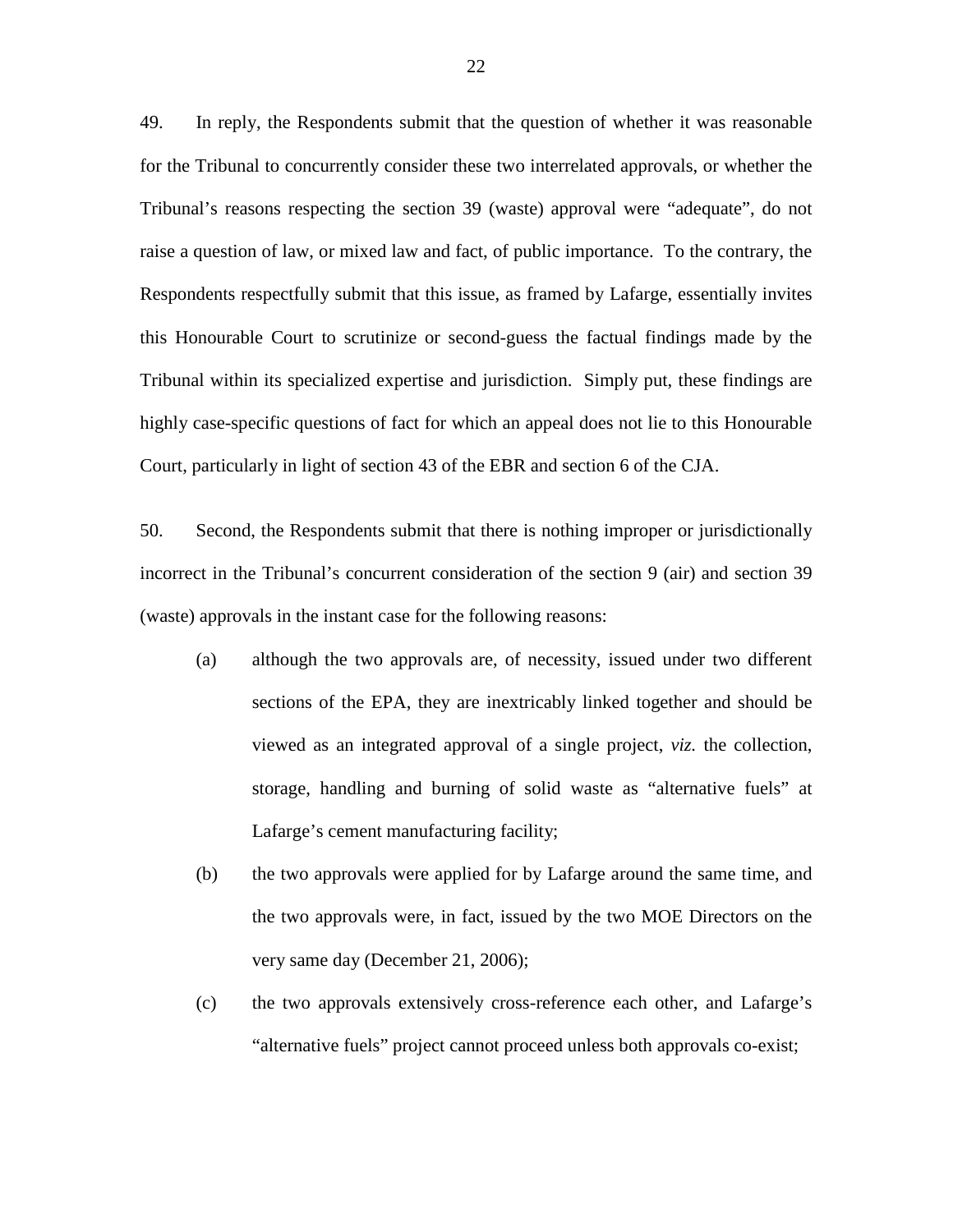- (d) of the two approvals issued to Lafarge, only the section 39 (waste) approval actually permits the physical act of "burning" solid wastes at the Lafarge facility, which may generate the toxic air contaminants referenced in the Tribunal's leave decision (page 32), such as lead, chromium, mercury, arsenic, inorganic compounds, dioxins and furans;
- (e) a close reading of the leave decision reveals that the Tribunal carefully considered the two impugned approvals. In fact, the very first sentence of the Tribunal's decision defines and refers to both approvals in the plural as "C of As", and this acronym appears no less than 37 times throughout the 34 page leave decision as the Tribunal made a number of general and specific findings against **both** approvals;<sup>[1](#page-22-0)</sup> and
- (f) since the Tribunal also refers to the Directors' decisions in the plural at least 26 times throughout the leave decision, it cannot be seriously contended by Lafarge that the Tribunal somehow forgot to consider the section 39 (waste) approval, or that the Tribunal only examined the section 9 (air) approval.

Record of Proceeding, Vol. I, Tab 1, Lafarge Waste Approval (December 21, 2006); Tab 2: Lafarge Air Approval (December 21, 2006)

Lafarge Motion Record, Tab 4: Tribunal Leave Decision, pp.3-4

51. Accordingly, the Respondents submit that leave to appeal should be refused in relation to the "inadequate reasons" issue proposed by Lafarge. The Tribunal's concurrent consideration of the content (and potential environmental consequences) of the two impugned approvals was anything but "cavalier". Indeed, the Tribunal's

<span id="page-22-0"></span><sup>&</sup>lt;sup>1</sup> These concurrent references are in addition to the Tribunal's individual references in the text to either the section 9 or 39 approvals.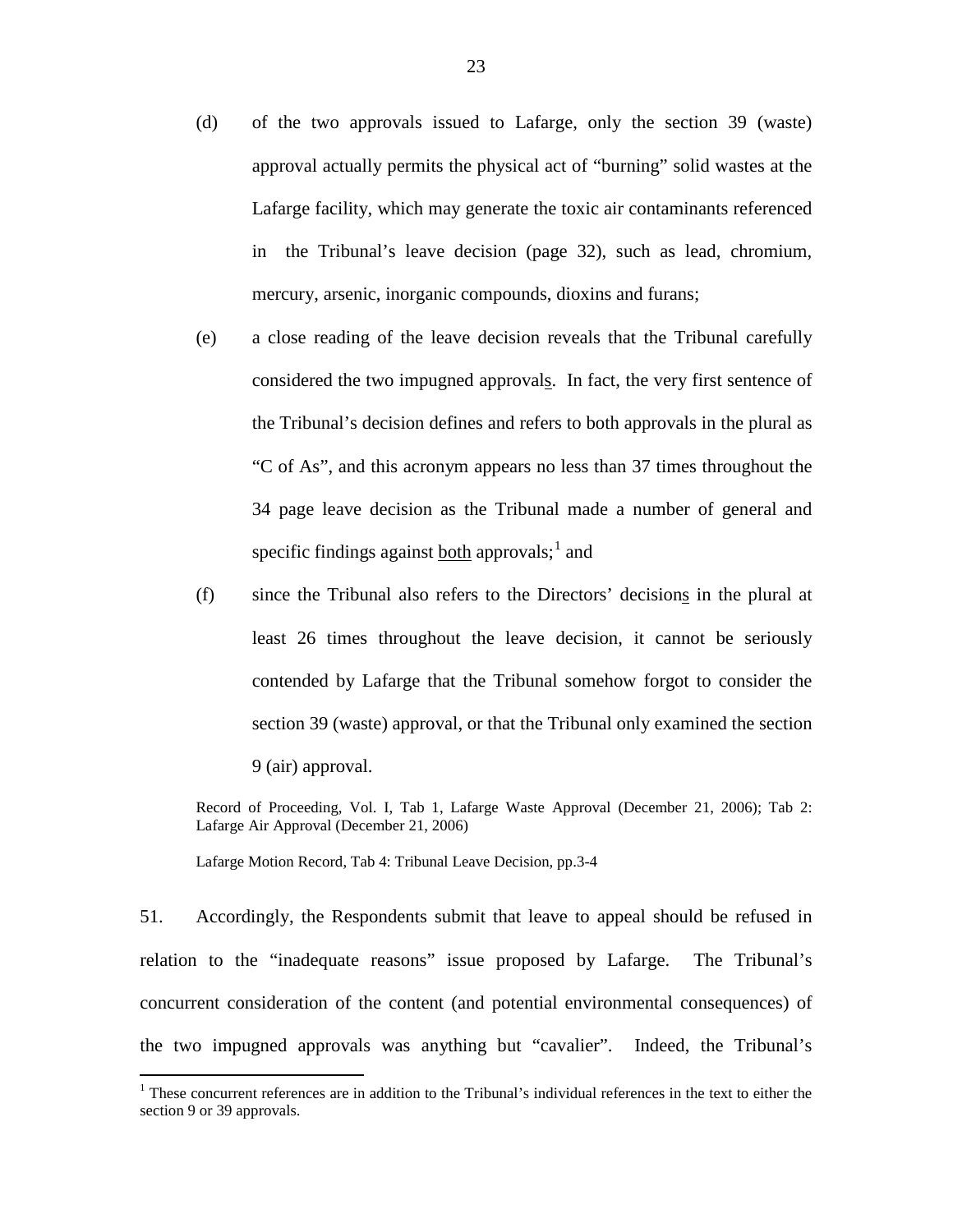pragmatic and integrated approach to the two impugned approvals was both reasonable and well within its specialized expertise and jurisdiction. Similarly, contrary to the submissions of Lafarge, the Divisional Court did, in fact, analyze this matter, but the Court concisely (and correctly) rejected Lafarge's complaints regarding the Tribunal's consideration of the section 39 (waste) approval.

Lafarge Motion Record, Tab 3: Reasons for Judgment of the Divisional Court, para.72-74

# *Lafarge Issue #7: Scope of the EBR Appeal*

52. In paragraphs 51 to 53 of its factum, Lafarge takes issue with the Tribunal's  $decision - as$  upheld by the Divisional Court – to grant full leave at large to the Respondents to appeal both approvals in their entirety. Lafarge's specific objection appears to be that in granting leave at large in this manner, the Tribunal may be permitting the Respondents to pursue issues at the EPA hearing which were not specifically raised at the EBR leave stage.

53. In reply, the Respondents submit that the Divisional Court was correct in holding that there was nothing improper or jurisdictionally incorrect in the Tribunal's decision to grant the Respondents full leave to appeal both approvals, even though the Tribunal found that two specific grounds (e.g. public participation and resource conservation) had not satisfied the leave test under the EBR. Clearly, the wording of both branches of the section 41 leave test focuses upon the Directors' decisions themselves, not the individual grounds that a leave applicant may be able to identify and advance in the 15 day timeframe for filing an EBR application for leave to appeal.

Lafarge Motion Record, Tab 3: Reasons for Judgment of the Divisional Court, para.75-76

Respondents' Joint Book of Authorities, Tab 4: *Grey (County) Corp. v. Ontario* (2005), 19 C.E.L.R. (3d) 176, para.39,43-52 (ERT)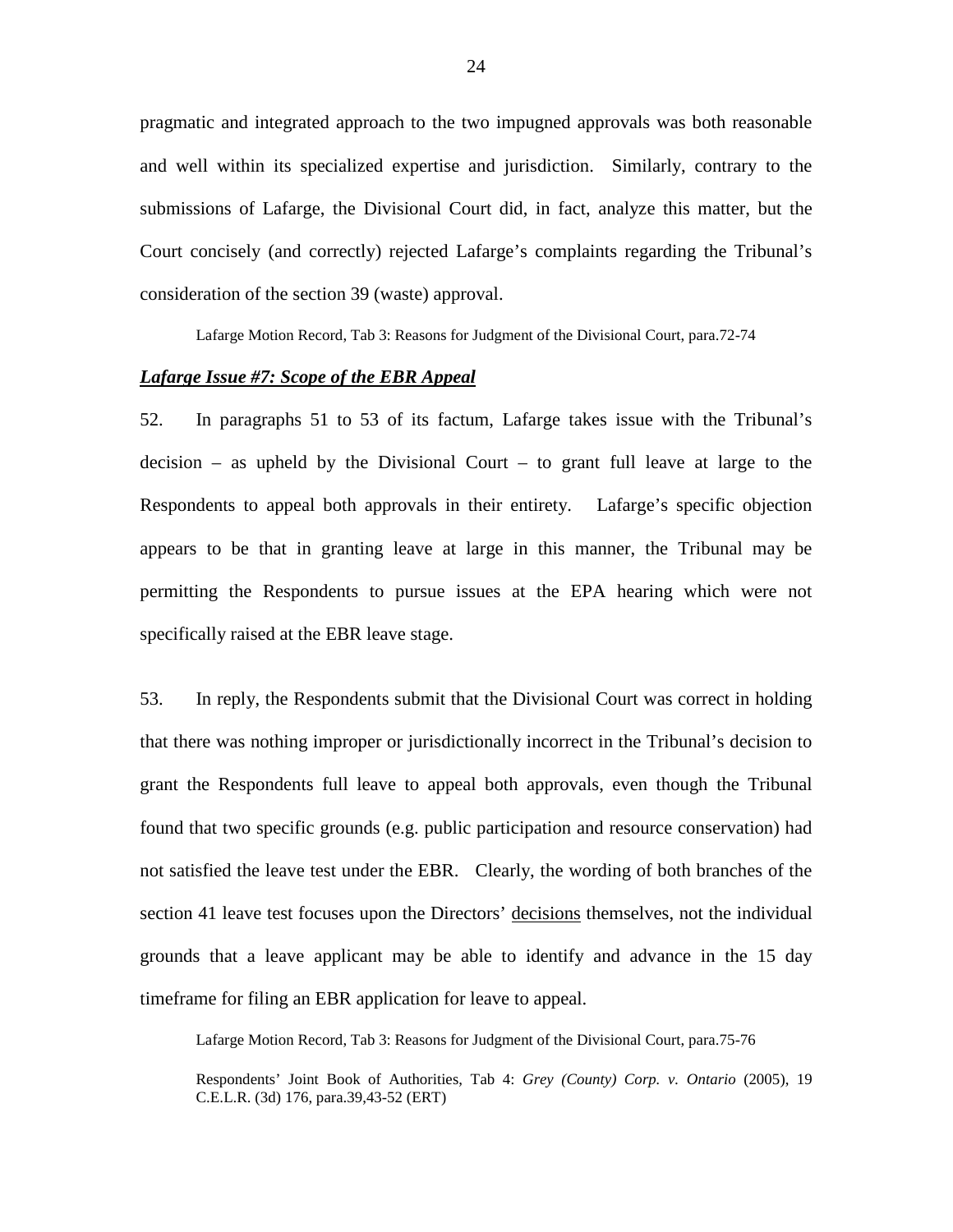Schedule B, EBR, sections 40, 41

54. Since the Tribunal concluded in the instant case that "it appears that no reasonable person, having regard for the relevant laws and government policies, would have made the decisions" to issue the two impugned approvals, and having further concluded that these decisions "could result in significant harm to the environment," it was reasonably open to, and jurisdictionally permissible for, the Tribunal to grant the Respondents unrestricted leave to appeal both decisions "in their entirety."

Lafarge Motion Record, Tab 4: Tribunal Leave Decision, p.34

55. Similarly, it was reasonably open to, and jurisdictionally permissible for, the Tribunal to specify that the scope of the Respondents' appeal was not limited to the specific grounds advanced at the leave stage, "unless the Tribunal orders otherwise." As correctly noted by the Divisional Court, this latter qualification is entirely consistent with the Tribunal's ability to "control its own procedures" (as recognized in the *Smith* case cited by Lafarge), and ensures that the Tribunal will continue to retain overall authority over the scope of the appeal as the matter proceeds to the main hearing under the EPA.

Lafarge Motion Record, Tab 3: Reasons for Judgment of the Divisional Court, para.76

#### **PART III – ADDITIONAL ISSUES RAISED BY THE RESPONDENTS**

56. The Respondents do not raise any additional issues in relation to Lafarge's motion for leave to appeal to this Honourable Court.

57. In summary, the Respondents submit that Lafarge appears to be rationalizing its intended appeal on the primary basis that the Tribunal's leave decision – as upheld by the Divisional Court – injects uncertainty into the MOE's approval process and/or the EBR